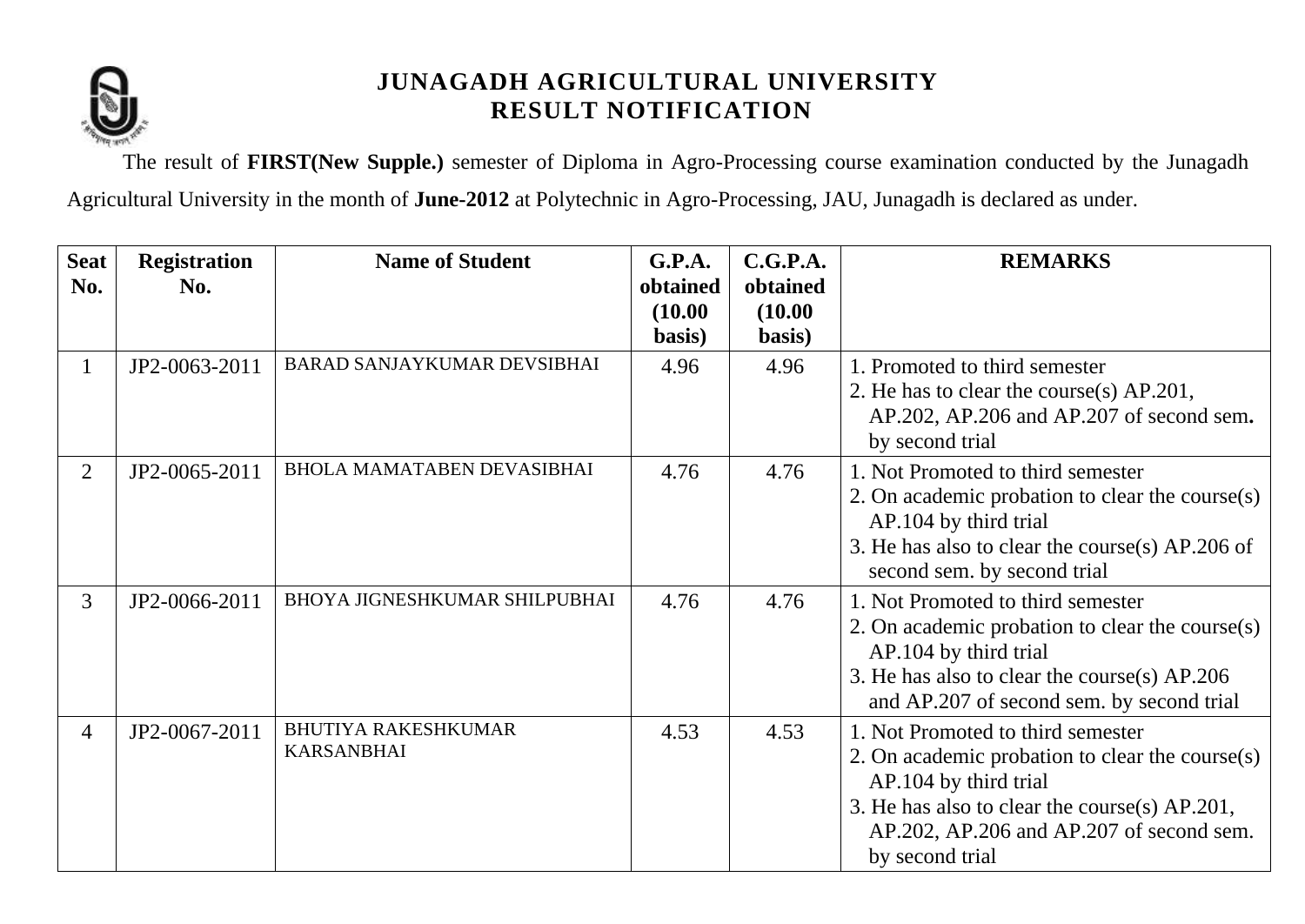| 5  | JP2-0069-2011 | CHARIYA SANJAY BACHUBHAI                      | 4.83 | 4.83 | 1. Promoted to third semester<br>2. He has to clear the course(s) AP.201 and<br>AP.206 of second sem. by second trial                                   |
|----|---------------|-----------------------------------------------|------|------|---------------------------------------------------------------------------------------------------------------------------------------------------------|
| 6  | JP2-0070-2011 | CHAVADA KAUSHIKKUMAR<br><b>BHAGAVANJIBHAI</b> | 5.47 | 5.47 | Promoted to third semester                                                                                                                              |
| 7  | JP2-0071-2011 | DAMOR SEJALBEN PRAKASHBHAI                    | 4.70 | 4.70 | 1. Promoted to third semester<br>2. He has to clear the course(s) AP.202 and<br>AP.206 of second sem. by second trial                                   |
| 8  | JP2-0072-2011 | DHARSANDIA TEJASKUMAR<br><b>RASIKLAL</b>      | 1.82 | 1.82 | 1. Not Promoted to second semester<br>2. On academic probation to clear the course $(s)$<br>AP.101, AP.102, AP.103, AP.105 and<br>AP.107 by third trial |
| 9  | JP2-0074-2011 | HATHILA PRAGNABEN NARVATBHAI                  | 4.76 | 4.76 | 1. Promoted to third semester<br>2. He has to clear the course(s) AP.201 and<br>AP.206 of second sem. by second trial                                   |
| 10 | JP2-0076-2011 | JOTVA RAMESHBHAI MENSIBHAI                    | 4.93 | 4.93 | 1. Promoted to third semester<br>2. He has to clear the course(s) AP.206 and<br>AP.207 of second sem. by second trial                                   |
| 11 | JP2-0079-2011 | KARMUR SHAILESH BATUKBHAI                     | 5.88 | 5.88 | Promoted to second semester                                                                                                                             |
| 12 | JP2-0080-2011 | KATHAROTIYA KRUNAL<br><b>MUKESHBHAI</b>       | 5.82 | 5.82 | Promoted to third semester                                                                                                                              |
| 13 | JP2-0081-2011 | KORAT DIPALIBEN NITINBHAI                     | 5.11 | 5.11 | 1. Promoted to third semester<br>2. He has to clear the course(s) AP.206 and<br>AP.207 of second sem. by second trial                                   |
| 14 | JP2-0082-2011 | MAKVANA KISHAN MANOJBHAI                      | 5.14 | 5.14 | 1. Promoted to third semester<br>2. He has to clear the course(s) AP.201 and<br>AP.202 of second sem. by second trial                                   |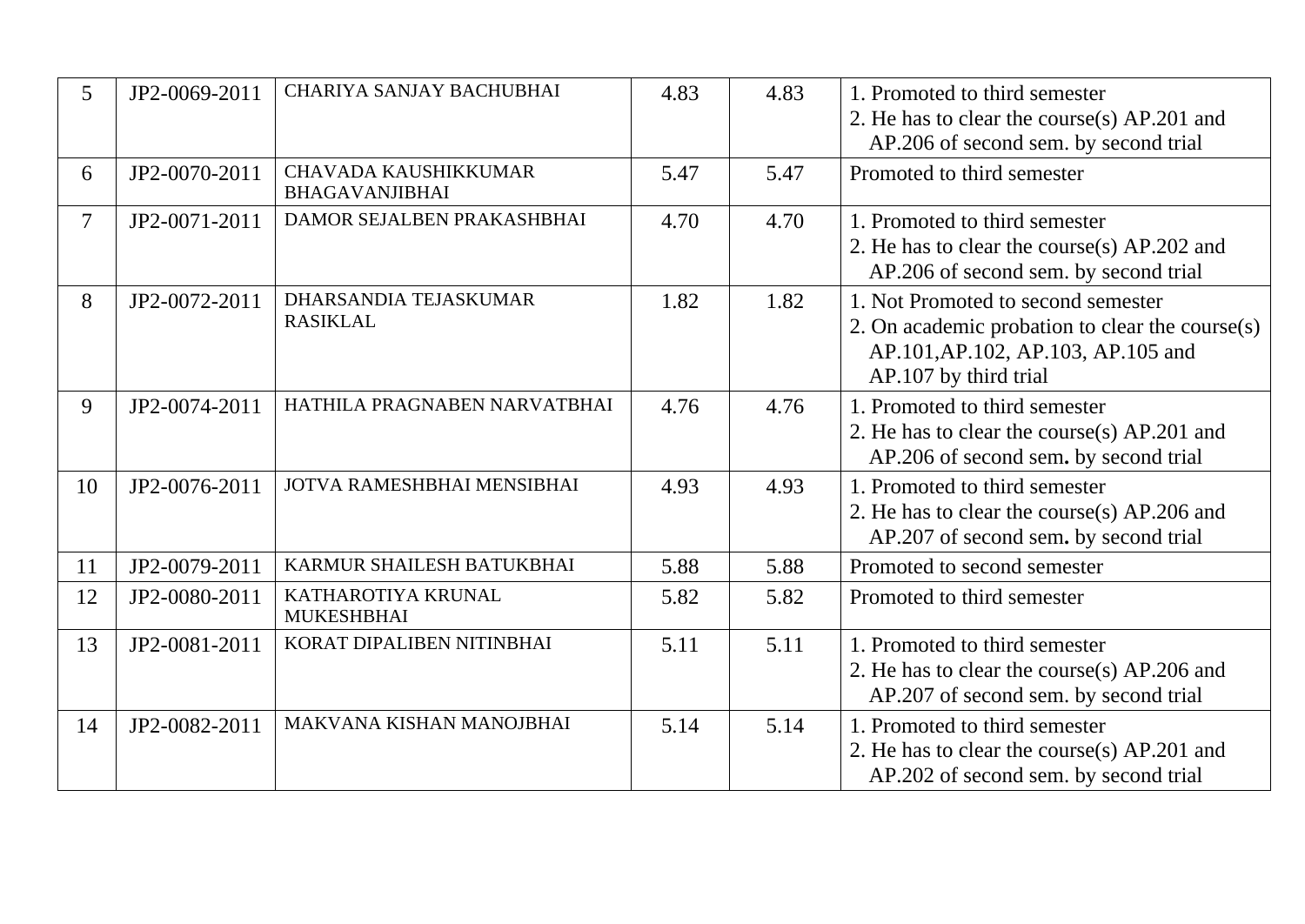| 15 | JP2-0084-2011 | ODEDARA HEENABEN JIVABHAI    | 5.13 | 5.13 | 1. Promoted to third semester<br>2. He has to clear the course(s) AP.201,<br>AP.202 and AP.207 of second sem. by<br>second trial |
|----|---------------|------------------------------|------|------|----------------------------------------------------------------------------------------------------------------------------------|
| 16 | JP2-0085-2011 | ODEDARA POOJABEN HAJABHAI    | 6.21 | 6.21 | 1. Promoted to third semester<br>2. He has to clear the course(s) AP.201 and<br>AP.202 of second sem. by second trial            |
|    | JP2-0093-2011 | VASAIYA RONAKBEN MALSINGBHAI | 5.12 | 5.12 | Promoted to third semester                                                                                                       |

No. JAU / REG / EXAM / T-7 / **3799-3802** / 2012 **REGISTRAR** Date: 30 / 06 / 2012

- 1. The Principal & Dean, College of Agril. Engineering and Tech. JAU, Junagadh
- 2. The Principal, Polytechnic in Agro-Processing, JAU, Junagadh.
- 3. The Director of Students' Welfare, JAU, Junagadh.<br>4. Table-4 of this office.
- Table-4 of this office.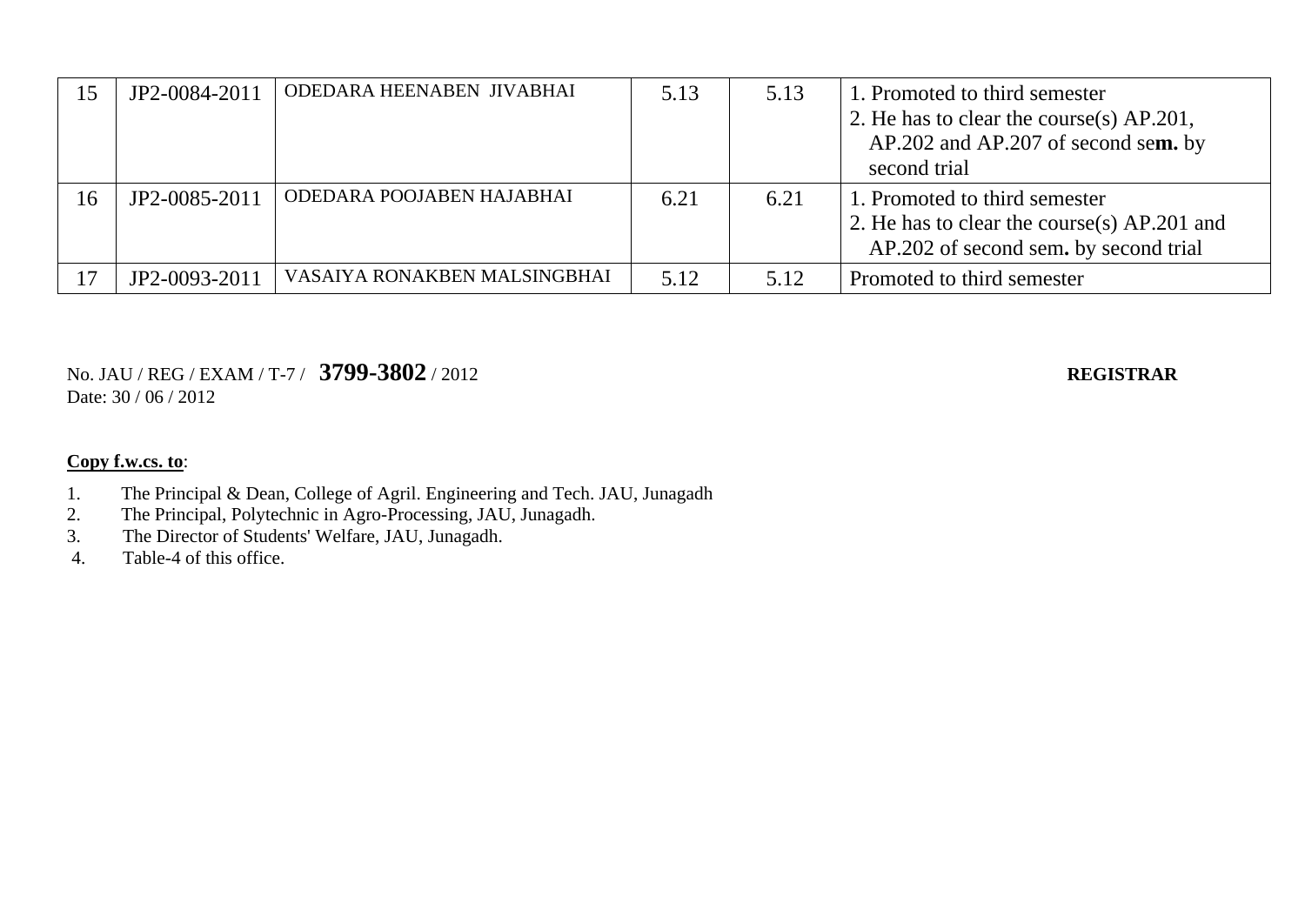

The result of **SECOND (New Regu.)** semester of Diploma in Agro-Processing course examination conducted by the Junagadh Agricultural University in the month of **June-2012** at Polytechnic in Agro-Processing, JAU, Junagadh is declared as

under.

| <b>Seat</b><br>No. | <b>Registration</b><br>No. | <b>Name of Student</b>                          | G.P.A.<br>obtained<br>(10.00)<br>basis) | C.G.P.A.<br>obtained<br>(10.00)<br>basis) | <b>REMARKS</b>                                                                                                                                                                                   |  |
|--------------------|----------------------------|-------------------------------------------------|-----------------------------------------|-------------------------------------------|--------------------------------------------------------------------------------------------------------------------------------------------------------------------------------------------------|--|
|                    | JP2-0061-2011              | <b>BAKALI SAMAD ANISH</b>                       | 8.38                                    | 8.11                                      | Promoted to third semester                                                                                                                                                                       |  |
| 2                  | JP2-0062-2011              | <b>BALAS NILESHKUMAR</b><br><b>BHEEKHUBHAI</b>  | 6.90                                    | 6.63                                      | Promoted to third semester                                                                                                                                                                       |  |
| $\overline{3}$     | JP2-0063-2011              | <b>BARAD SANJAYKUMAR DEVSIBHAI</b>              | 4.66                                    | 4.81                                      | 1. Promoted to third semester<br>2. On academic probation to clear the courses<br>AP.201, AP.202, AP.206 and AP.207 by<br>second trial                                                           |  |
| $\overline{4}$     | JP2-0064-2011              | <b>BATHAVAR KAUSHIKKUMAR</b><br><b>NAJABHAI</b> | 8.58                                    | 8.17                                      | Promoted to third semester                                                                                                                                                                       |  |
| 5 <sup>5</sup>     | JP2-0065-2011              | <b>BHOLA MAMATABEN DEVASIBHAI</b>               | 5.10                                    | 4.93                                      | 1. Not Promoted to third semester<br>2. On academic probation to clear the<br>$course(s)$ AP.206 by second trial<br>3. He has also to clear the course(s) AP.104<br>of first sem. by third trial |  |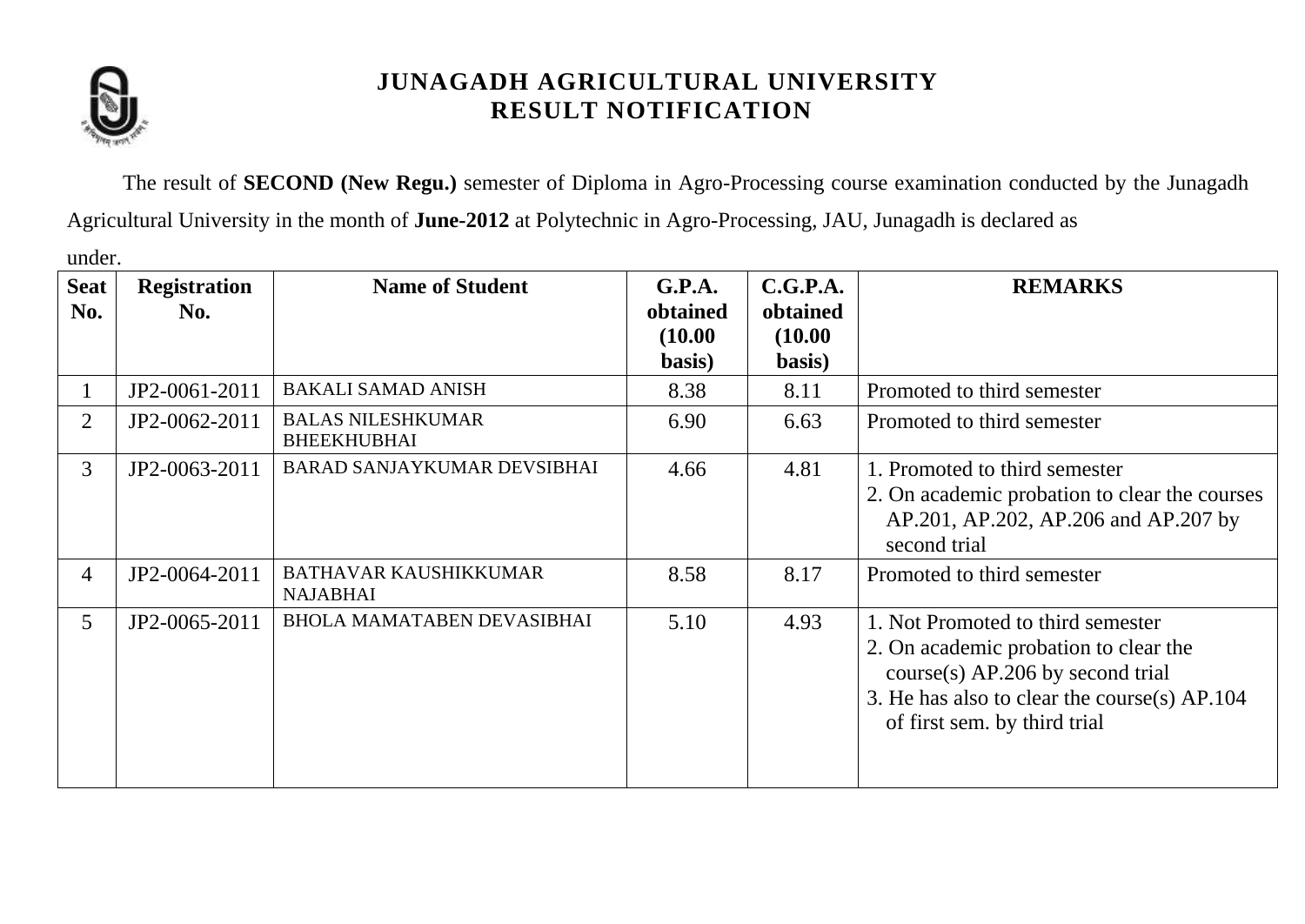| 6                        | JP2-0066-2011 | BHOYA JIGNESHKUMAR SHILPUBHAI                   | 4.69 | 4.72 | 1. Not Promoted to third semester<br>2. On academic probation to clear the<br>$course(s)$ AP.206 and AP.207 by second<br>trial<br>3. He has also to clear the course(s) AP.104<br>of first sem. by third trial                       |
|--------------------------|---------------|-------------------------------------------------|------|------|--------------------------------------------------------------------------------------------------------------------------------------------------------------------------------------------------------------------------------------|
| $\overline{\mathcal{L}}$ | JP2-0067-2011 | <b>BHUTIYA RAKESHKUMAR</b><br><b>KARSANBHAI</b> | 4.17 | 4.35 | 1. Not Promoted to third semester<br>2. On academic probation to clear the<br>course(s) $AP.201$ , $AP.202$ , $AP.206$ and<br>AP.207 by second trial<br>3. He has also to clear the course(s) AP.104<br>of first sem. by third trial |
| 8                        | JP2-0068-2011 | CHARIYA PRAFUL PARBATBHAI                       | 5.51 | 5.79 | 1. Promoted to third semester<br>2. On academic probation to clear the courses<br>AP.201 by second trial                                                                                                                             |
| 9                        | JP2-0069-2011 | CHARIYA SANJAY BACHUBHAI                        | 4.56 | 4.69 | 1. Promoted to third semester<br>2. On academic probation to clear the courses<br>AP.201 and AP.206 by second trial                                                                                                                  |
| 10                       | JP2-0070-2011 | CHAVADA KAUSHIKKUMAR<br><b>BHAGAVANJIBHAI</b>   | 5.97 | 5.72 | Promoted to third semester                                                                                                                                                                                                           |
| 11                       | JP2-0071-2011 | DAMOR SEJALBEN PRAKASHBHAI                      | 4.76 | 4.73 | 1. Promoted to third semester<br>2. On academic probation to clear the courses<br>AP.202 and AP.206 by second trial                                                                                                                  |
| 12                       | JP2-0073-2011 | <b>GOHIL RAHULBHAI BABUBHAI</b>                 | 5.63 | 5.81 | Promoted to third semester                                                                                                                                                                                                           |
| 13                       | JP2-0074-2011 | HATHILA PRAGNABEN NARVATBHAI                    | 4.96 | 4.86 | 1. Promoted to third semester<br>2. On academic probation to clear the courses<br>AP.201 and AP.206 by second trial                                                                                                                  |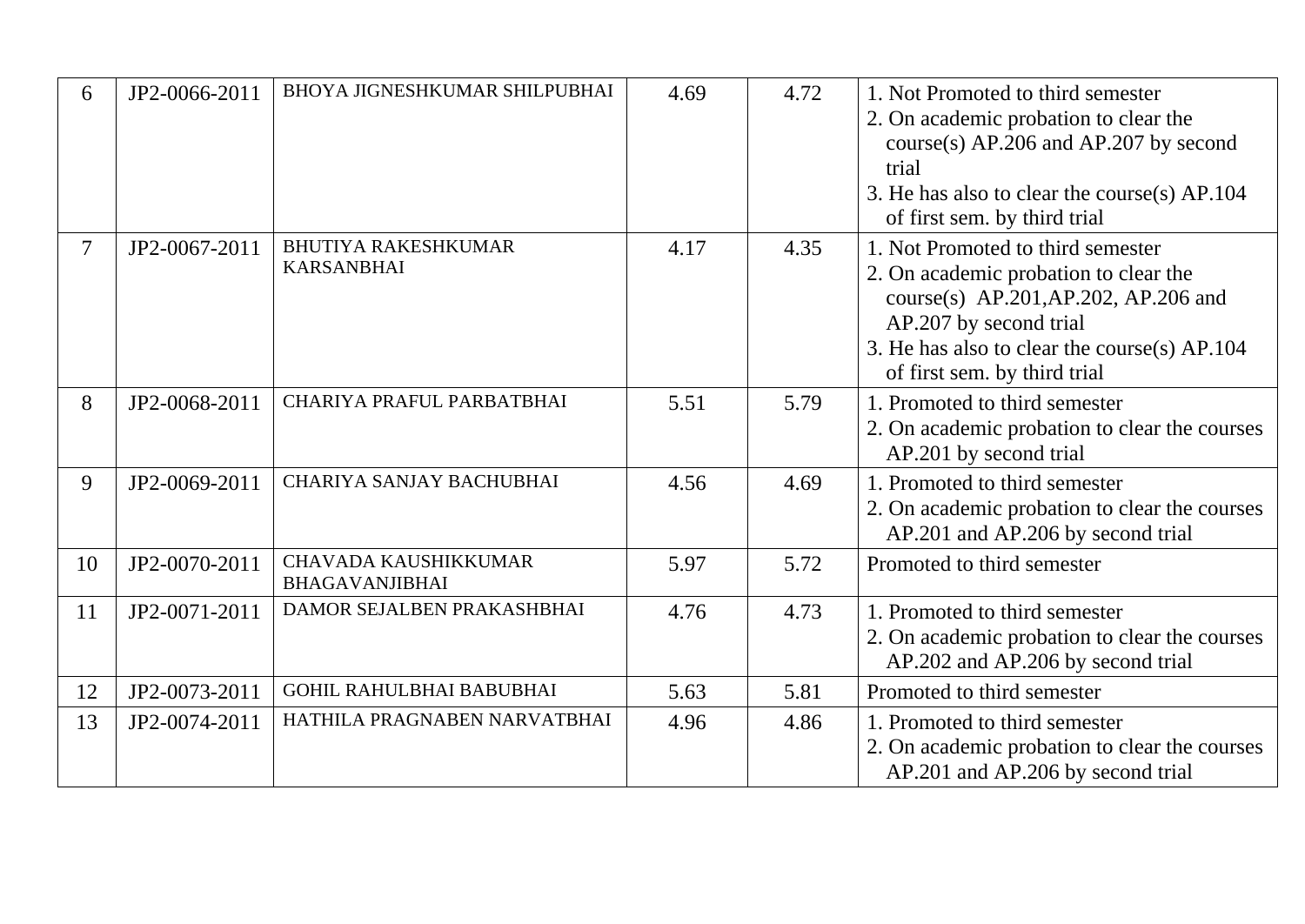| 14 | JP2-0076-2011 | JOTVA RAMESHBHAI MENSIBHAI                     | 4.61 | 4.77 | 1. Promoted to third semester<br>2. On academic probation to clear the courses<br>AP.206 and AP.207 by second trial         |
|----|---------------|------------------------------------------------|------|------|-----------------------------------------------------------------------------------------------------------------------------|
| 15 | JP2-0077-2011 | KAMANI BHAVESH PRAGJI                          | 6.47 | 6.54 | Promoted to third semester                                                                                                  |
| 16 | JP2-0078-2011 | KANERIYA JEKILKUMAR DHIRAJLAL                  | 5.73 | 5.72 | Promoted to third semester                                                                                                  |
| 17 | JP2-0080-2011 | KATHAROTIYA KRUNAL<br><b>MUKESHBHAI</b>        | 5.71 | 5.76 | Promoted to third semester                                                                                                  |
| 18 | JP2-0081-2011 | KORAT DIPALIBEN NITINBHAI                      | 4.51 | 4.81 | 1. Promoted to third semester<br>2. On academic probation to clear the courses<br>AP.206 and AP.207by second trial          |
| 19 | JP2-0082-2011 | MAKVANA KISHAN MANOJBHAI                       | 4.72 | 4.93 | 1. Promoted to third semester<br>2. On academic probation to clear the courses<br>AP.201 and AP.202 by second trial         |
| 20 | JP2-0083-2011 | MARADIYA ASHRUTI<br><b>BHAGAVANJIBHAI</b>      | 7.11 | 7.03 | Promoted to third semester                                                                                                  |
| 21 | JP2-0084-2011 | ODEDARA HEENABEN JIVABHAI                      | 4.18 | 4.66 | 1. Promoted to third semester<br>2. On academic probation to clear the courses<br>AP.201, AP.202 and AP.207 by second trial |
| 22 | JP2-0085-2011 | ODEDARA POOJABEN HAJABHAI                      | 4.81 | 5.51 | 1. Promoted to third semester<br>2. On academic probation to clear the courses<br>AP.201 and AP.202 by second trial         |
| 23 | JP2-0086-2011 | ODEDRA SONAL RINABHAI                          | 8.30 | 8.01 | Promoted to third semester                                                                                                  |
| 24 | JP2-0087-2011 | PATEL KRISHNABAHEN RANJITBHAI                  | 7.32 | 6.98 | Promoted to third semester                                                                                                  |
| 25 | JP2-0088-2011 | RAM ANKITABEN AMRABHAI                         | 6.22 | 6.31 | Promoted to third semester                                                                                                  |
| 26 | JP2-0089-2011 | RATHOD DISHA BHAGVANJIBHAI                     | 6.92 | 6.92 | Promoted to third semester                                                                                                  |
| 27 | JP2-0090-2011 | <b>SAGATHIYA MANSI</b><br><b>RAMESHCHANDRA</b> | 5.84 | 6.05 | Promoted to third semester                                                                                                  |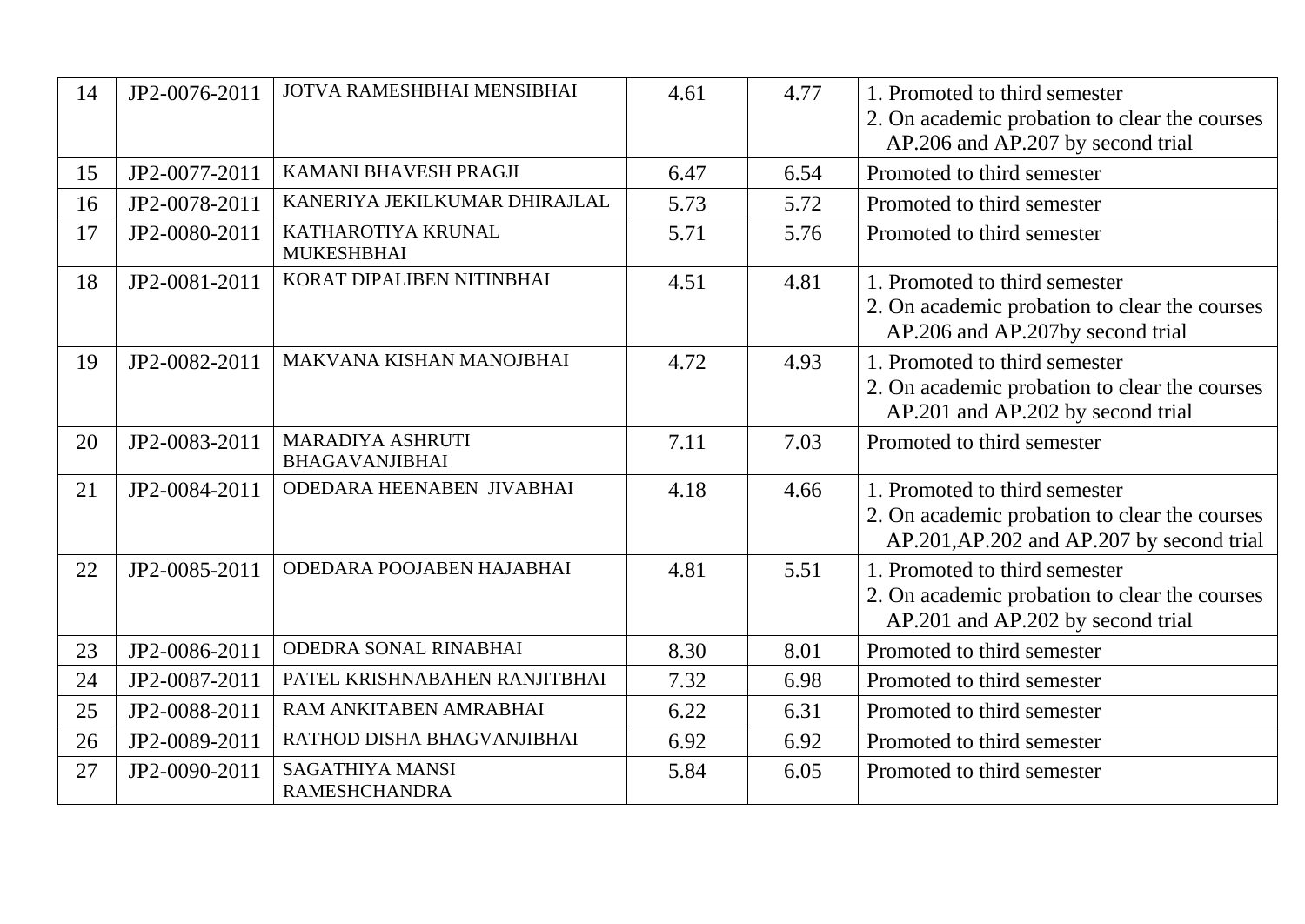| 28 | JP2-0091-2011 | SARVANI ANJUMKHAN ABBASKHAN               | 6.28 | 5.82 | Promoted to third semester                                                                                          |
|----|---------------|-------------------------------------------|------|------|---------------------------------------------------------------------------------------------------------------------|
| 29 | JP2-0092-2011 | SEVARA SHITALBEN HARADASBHAI              | 5.03 | 4.88 | 1. Promoted to third semester<br>2. On academic probation to clear the courses<br>AP.201 by second trial            |
| 30 | JP2-0093-2011 | VASAIYA RONAKBEN MALSINGBHAI              | 5.61 | 5.37 | Promoted to third semester                                                                                          |
| 31 | JP2-0033-2010 | DAMOR KAPEELABEN KALSINGBHAI              | 4.54 | 4.58 | 1. Promoted to third semester<br>2. On academic probation to clear the courses<br>AP.201 and AP.206 by second trial |
| 32 | JP2-0039-2010 | KUKADIYA BHARAT HARSUKHBHAI               | 5.57 | 5.22 | Promoted to third semester                                                                                          |
| 33 | JP2-0045-2010 | NANDANIYA HIRENKUMAR<br><b>GOVINDBHAI</b> | 5.06 | 5.21 | Promoted to third semester                                                                                          |
| 34 | JP2-0048-2010 | RATHOD KINJALBEN DEVARAJBHAI              | 5.23 | 4.98 | 1. Promoted to third semester<br>2. On academic probation to clear the courses<br>AP.201 and AP.206 by second trial |

### No. JAU / REG / EXAM / T-7 / **3803-06** / 2012 **REGISTRAR** Date: 30 / 06 / 2012

**Copy f.w.cs. to:**<br>1. The Princ

- The Principal & Dean, College of Agril. Engineering and Tech. JAU, Junagadh
- 2. The Principal, Polytechnic in Agro-Processing, JAU, Junagadh (5 copies).<br>
3. The Director of Students' Welfare, JAU, Junagadh.
- The Director of Students' Welfare, JAU, Junagadh.
- 4. Table-4 of this office.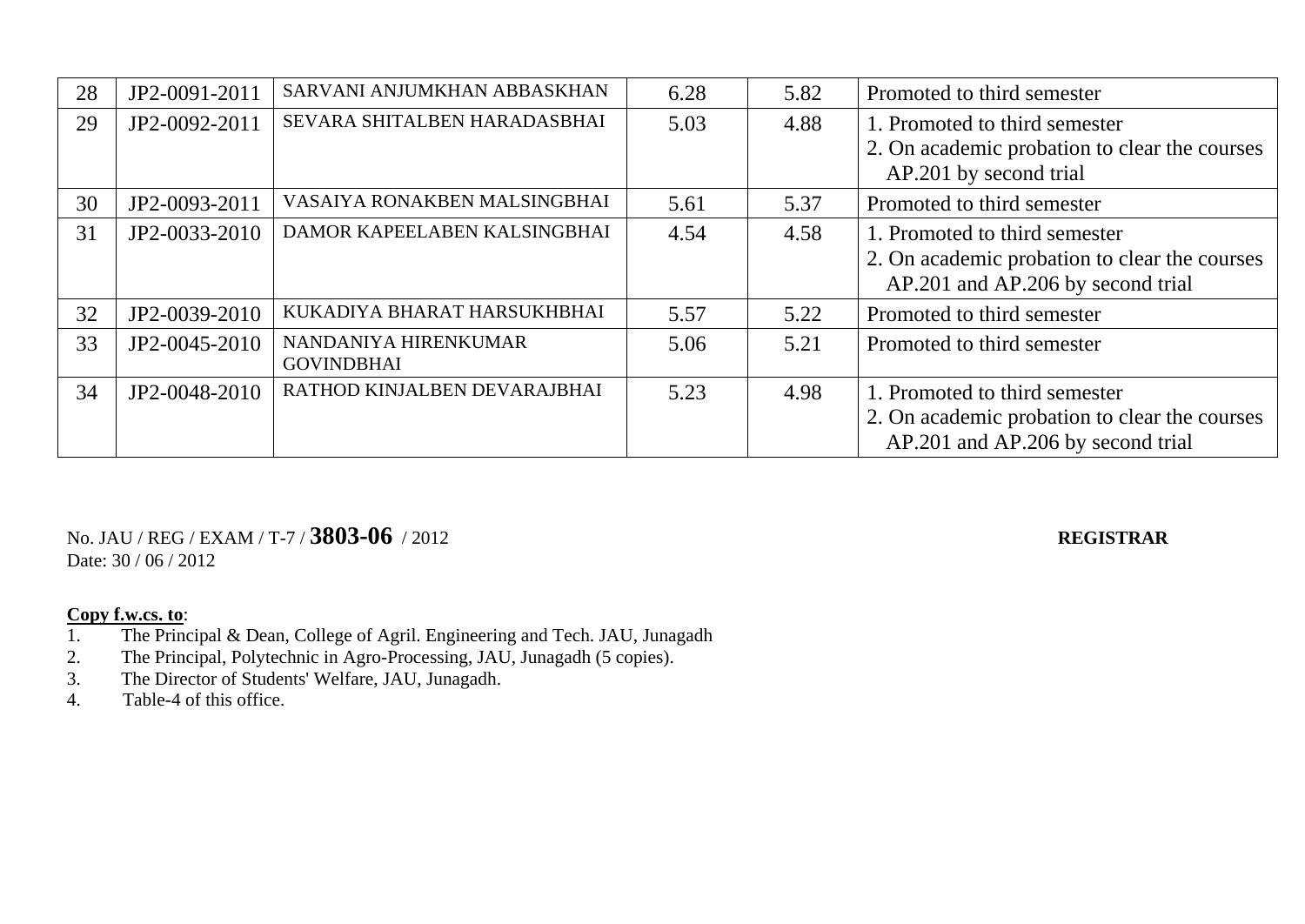

The result of **Fourth (New Regular)** semester of Diploma in Agro-Processing course examination conducted by the Junagadh Agricultural University in the month of **June-2012** at Polytechnic in Agro-Processing, JAU, Junagadh is declared as under.

| <b>Seat</b>    | <b>Registration</b> | <b>Name of Student</b>                           | G.P.A.   | C.G.P.A. | <b>REMARKS</b>                                                                     |
|----------------|---------------------|--------------------------------------------------|----------|----------|------------------------------------------------------------------------------------|
| No.            | No.                 |                                                  | obtained | obtained |                                                                                    |
|                |                     |                                                  | (10.00)  | (10.00)  |                                                                                    |
|                |                     |                                                  | basis)   | basis)   |                                                                                    |
|                | JP2-0028-2010       | <b>BAKU RAJA DEVSI</b>                           | 5.15     | 5.44     | Promoted to fifth semester                                                         |
| $\overline{2}$ | JP2-0030-2010       | <b>BAMBHANIYA DILIPKUMAR</b><br>VARAJANGBHAI     | 6.04     | 6.17     | Promoted to fifth semester                                                         |
| 3              | JP2-0031-2010       | <b>BLOCH NILOFAR SAFEEMAHMAD</b>                 | 7.98     | 7.82     | Promoted to fifth semester                                                         |
| $\overline{4}$ | JP2-0032-2010       | <b>CHAUHAN DIVYESHKUMAR</b><br><b>DINESHBHAI</b> | 7.16     | 6.86     | Promoted to fifth semester                                                         |
| 5 <sup>5</sup> | JP2-0034-2010       | DANGODARA ALPESH PANCHABHAI                      | 6.89     | 7.15     | Promoted to fifth semester                                                         |
| 6              | JP2-0035-2010       | <b>DODIA HARESH RAMBHAI</b>                      | 6.61     | 6.82     | Promoted to fifth semester                                                         |
| 7              | JP2-0036-2010       | <b>JOTVA DINESH RAMBHAI</b>                      | 4.29     | 4.97     | 1. Promoted to fifth semester                                                      |
|                |                     |                                                  |          |          | 2. On academic probation to clear the courses<br>AP.406 and AP.407 by second trial |
| 8              | JP2-0037-2010       | KAMALIYA KANABHAI NATHABHAI                      | 6.83     | 6.65     | Promoted to fifth semester                                                         |
| 9              | JP2-0040-2010       | LADANI YAGNIKKUMAR<br><b>PARSHOTAMBHAI</b>       | 6.72     | 7.29     | Promoted to fifth semester                                                         |
| 10             | JP2-0041-2010       | <b>MALAM SANJAY BACHUBHAI</b>                    | 6.14     | 6.14     | Promoted to fifth semester                                                         |
| 11             | JP2-0042-2010       | NAKUM MILANKUMAR GOGANBHAI                       | 6.77     | 6.77     | Promoted to fifth semester                                                         |
| 12             | JP2-0043-2010       | NAKUM PRAFULKUMAR DEVABHAI                       | 5.91     | 5.86     | Promoted to fifth semester                                                         |
| 13             | JP2-0046-2010       | PARMAR VISHAKHA KHIMAJIBHAI                      | 6.90     | 6.74     | Promoted to fifth semester                                                         |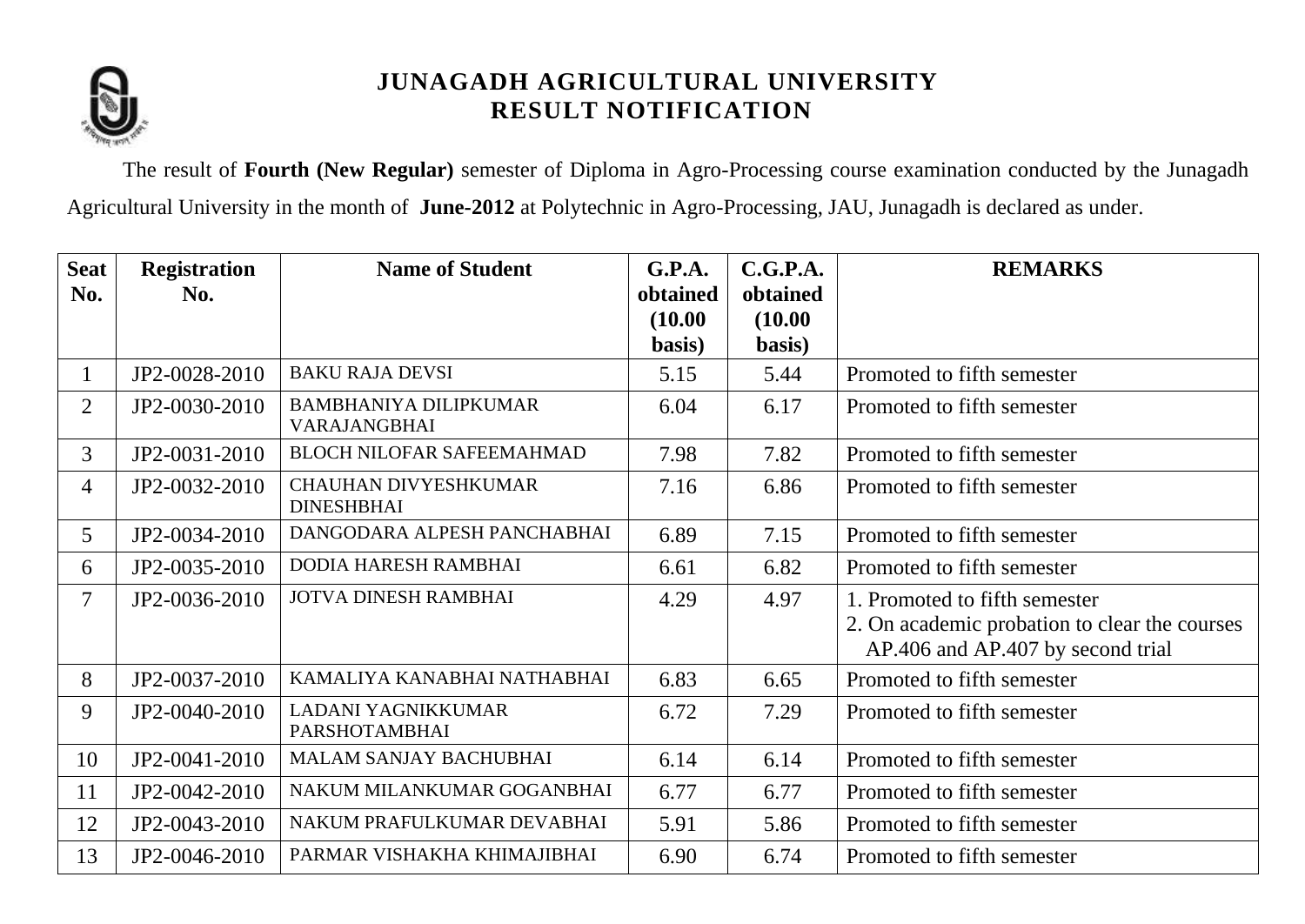| 14 | JP2-0049-2010 | RATHOD PARUL KHIMJIBHAI                  | 5.22 | 5.68 | 1. Promoted to fifth semester<br>2. On academic probation to clear the courses<br>AP.406 by second trial |  |
|----|---------------|------------------------------------------|------|------|----------------------------------------------------------------------------------------------------------|--|
| 15 | JP2-0050-2010 | SAU DINESHKUMAR LAKHMANBHAI              | 7.08 | 7.10 | Promoted to fifth semester                                                                               |  |
| 16 | JP2-0051-2010 | SHINGALA ASHISHKUMAR<br><b>JAMANBHAI</b> | 5.54 | 6.46 | Promoted to fifth semester                                                                               |  |
| 17 | JP2-0052-2010 | <b>SHIR SURESH DEVABHAI</b>              | 6.28 | 6.98 | Promoted to fifth semester                                                                               |  |
| 18 | JP2-0053-2010 | SOLANKI JINALBEN RASIKLAL                | 7.76 | 7.44 | Promoted to fifth semester                                                                               |  |
| 19 | JP2-0054-2010 | SOLANKI MAHESH NARANBHAI                 | 7.17 | 6.89 | Promoted to fifth semester                                                                               |  |
| 20 | JP2-0057-2010 | VADALIYA SADHANABEN<br><b>BHIMABHAI</b>  | 5.74 | 5.64 | Promoted to fifth semester                                                                               |  |
| 21 | JP2-0058-2010 | VADHER RAMESHBHAI NATHUBHAI              | 7.70 | 7.09 | Promoted to fifth semester                                                                               |  |
| 22 | JP2-0059-2010 | VALA RAKESH BHIMSHIBHAI                  | 6.47 | 6.38 | Promoted to fifth semester                                                                               |  |
| 23 | JP2-0060-2010 | VISANA RAJESH CHHAGANBHAI                | 5.59 | 6.03 | Promoted to fifth semester                                                                               |  |

No. JAU / REG / EXAM / T-7 / **3807-10** / 2012 **REGISTRAR** Date:  $30/06/2012$ 

- 1. The Principal & Dean, College of Agril. Engineering and Tech. JAU, Junagadh
- 2. The Principal, Polytechnic in Agro-Processing, JAU, Junagadh (5 copies).
- 3. The Director of Students' Welfare, JAU, Junagadh.<br>4. Table-4 of this office.
- Table-4 of this office.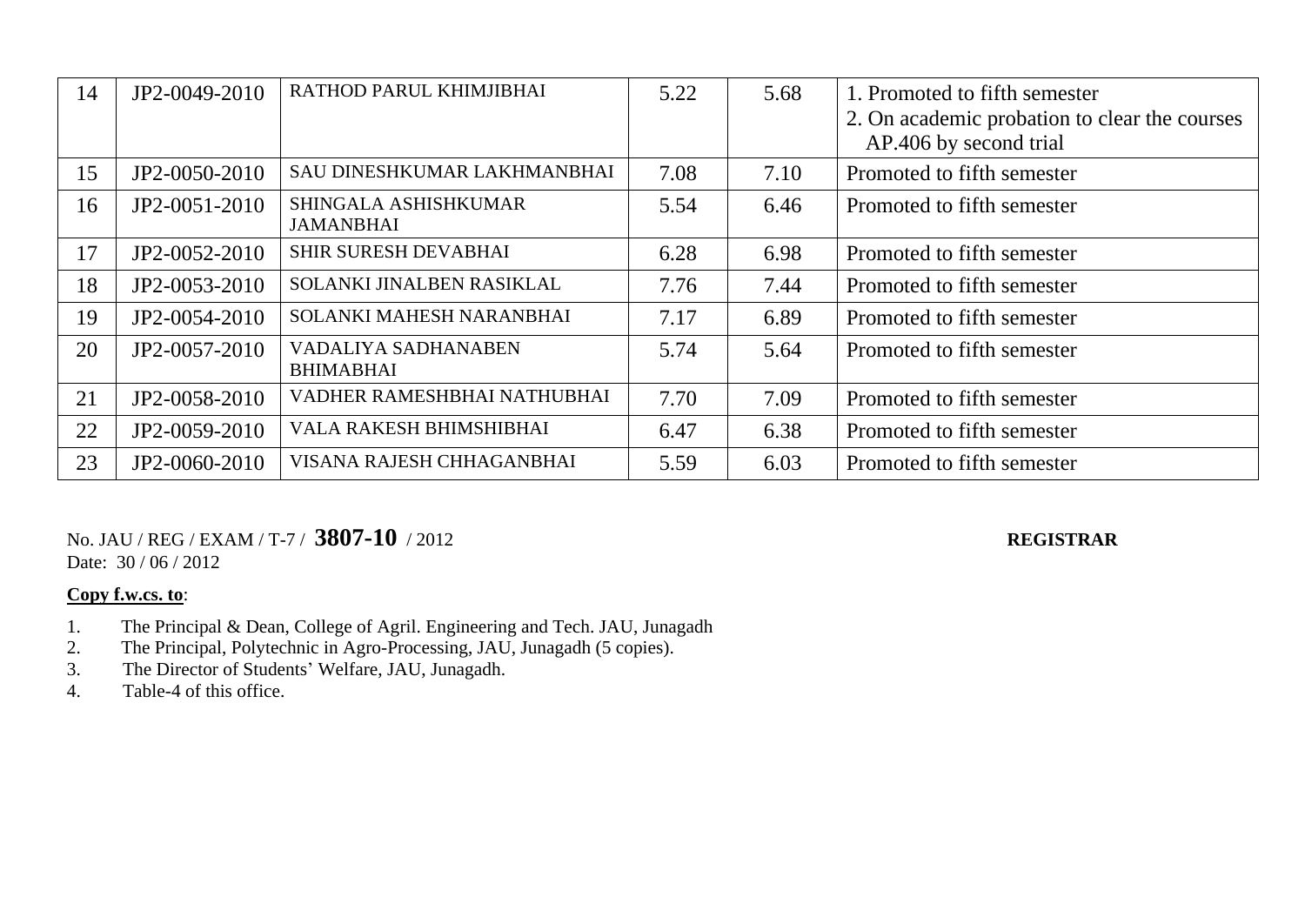

The result of **FOURTH (Old Regular)** semester of Diploma in Agro-Processing course examination conducted by the Junagadh Agricultural University in the month of **June-2012** at Polytechnic in Agro-Processing, JAU, Junagadh is declared as under.

| <b>Seat</b><br>No. | <b>Registration</b><br>No. | <b>Name of Student</b> | G.P.A.<br>obtained<br>(10.00)<br>basis) | C.G.P.A.<br>obtained<br>(10.00)<br>basis) | <b>REMARKS</b>             |
|--------------------|----------------------------|------------------------|-----------------------------------------|-------------------------------------------|----------------------------|
|                    | JP2-0024-2009              | VAJA SONALBEN MULUBHAI | 4.63                                    | 4.67                                      | Promoted to fifth semester |

No. JAU / REG / EXAM / T-7 / **3811-14** / 2012 **REGISTRAR**

Date:  $30 / 06 / 2012$ 

- 1. The Principal & Dean, College of Agril. Engineering and Tech. JAU, Junagadh
- 2. The Principal, Polytechnic in Agro-Processing, JAU, Junagadh (5 copies).
- 3. The Director of Students' Welfare, JAU, Junagadh.
- 4. Table-4 of this office.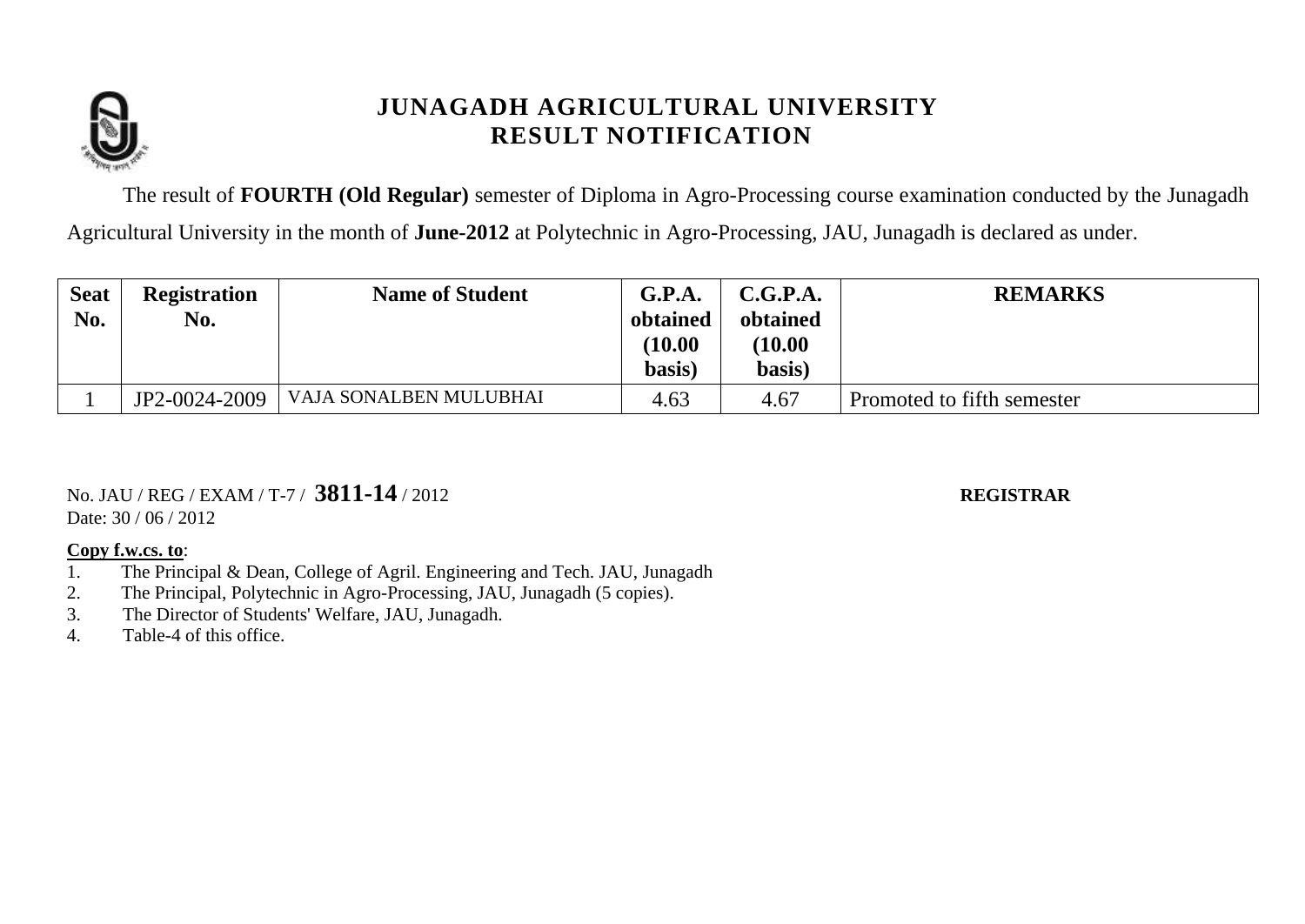

The result of **SIXTH (Old Regular)** semester of Diploma in Agro-Processing course examination conducted by the Junagadh Agricultural University in the month of **JUNE -2012** at Polytechnic in Agro-Processing, JAU, Junagadh is declared as under.

| <b>Seat</b>    | <b>Registration</b> | <b>Name of Student</b>          | G.P.A.   | C.G.P.A. | <b>REMARKS</b>                      |
|----------------|---------------------|---------------------------------|----------|----------|-------------------------------------|
| No.            | No.                 |                                 | obtained | obtained |                                     |
|                |                     |                                 | (10.00)  | (10.00)  |                                     |
|                |                     |                                 | basis)   | basis)   |                                     |
| $\mathbf{1}$   | JP2-0001-2009       | ATARA BHOOMIKABEN BHARATBHAI    | 8.20     | 6.67     | <b>First Class</b>                  |
| $\overline{2}$ | JP2-0002-2009       | <b>BHALANI ABHAY RASIKBHAI</b>  | 6.80     | 5.65     | <b>Second Class</b>                 |
| 3              | JP2-0003-2009       | BHALANI KEVINKUMAR RASIKLAL     | 7.80     | 6.60     | <b>First Class</b>                  |
| $\overline{4}$ | JP2-0004-2009       | CHARANIYA PINKAL BABUBHAI       | 7.80     | 7.56     | <b>First Class with Distinction</b> |
| 5              | JP2-0005-2009       | CHAUHAN DEEPABEN KANJEEBHAI     | 8.00     | 7.94     | <b>First Class with Distinction</b> |
| 6              | JP2-0006-2009       | <b>CHAUHAN RAHUL VAJUBHAI</b>   | 7.40     | 6.82     | <b>First Class</b>                  |
| $\tau$         | JP2-0007-2009       | CHAUHAN REKHABEN MANSINGBHAI    | 7.50     | 5.36     | Pass Class                          |
| 8              | JP2-0013-2009       | KHER ROHITKUMAR MERAGSINH       | 6.40     | 5.26     | Pass Class                          |
| 9              | JP2-0014-2009       | KUCHA VISHAL VALLABHBHAI        | 6.50     | 5.31     | Pass Class                          |
| 10             | JP2-0015-2009       | MAKAVANA JAGUBHAI MASARIBHAI    | 8.10     | 6.65     | <b>First Class</b>                  |
| 11             | JP2-0016-2009       | NAMASA SANJAYKUMAR BABULAL      | 7.60     | 5.36     | Pass Class                          |
| 12             | JP2-0017-2009       | PARMAR NAYANBHAI GOVINDBHAI     | 7.50     | 6.63     | <b>First Class</b>                  |
| 13             | JP2-0018-2009       | RANINGA JIGNESHBHAI CHANDULAL   | 8.10     | 7.57     | <b>First Class with Distinction</b> |
| 14             | JP2-0019-2009       | RATHOD NAYANKUMAR VINULAL       | 7.70     | 6.38     | <b>Second Class</b>                 |
| 15             | JP2-0020-2009       | SOLANKI RAVIRAJ DAYALAL         | 8.10     | 6.57     | <b>First Class</b>                  |
| 16             | JP2-0021-2009       | SOLANKI SHAILESHKUMAR DEVSIBHAI | 8.50     | 8.68     | <b>First Class with Distinction</b> |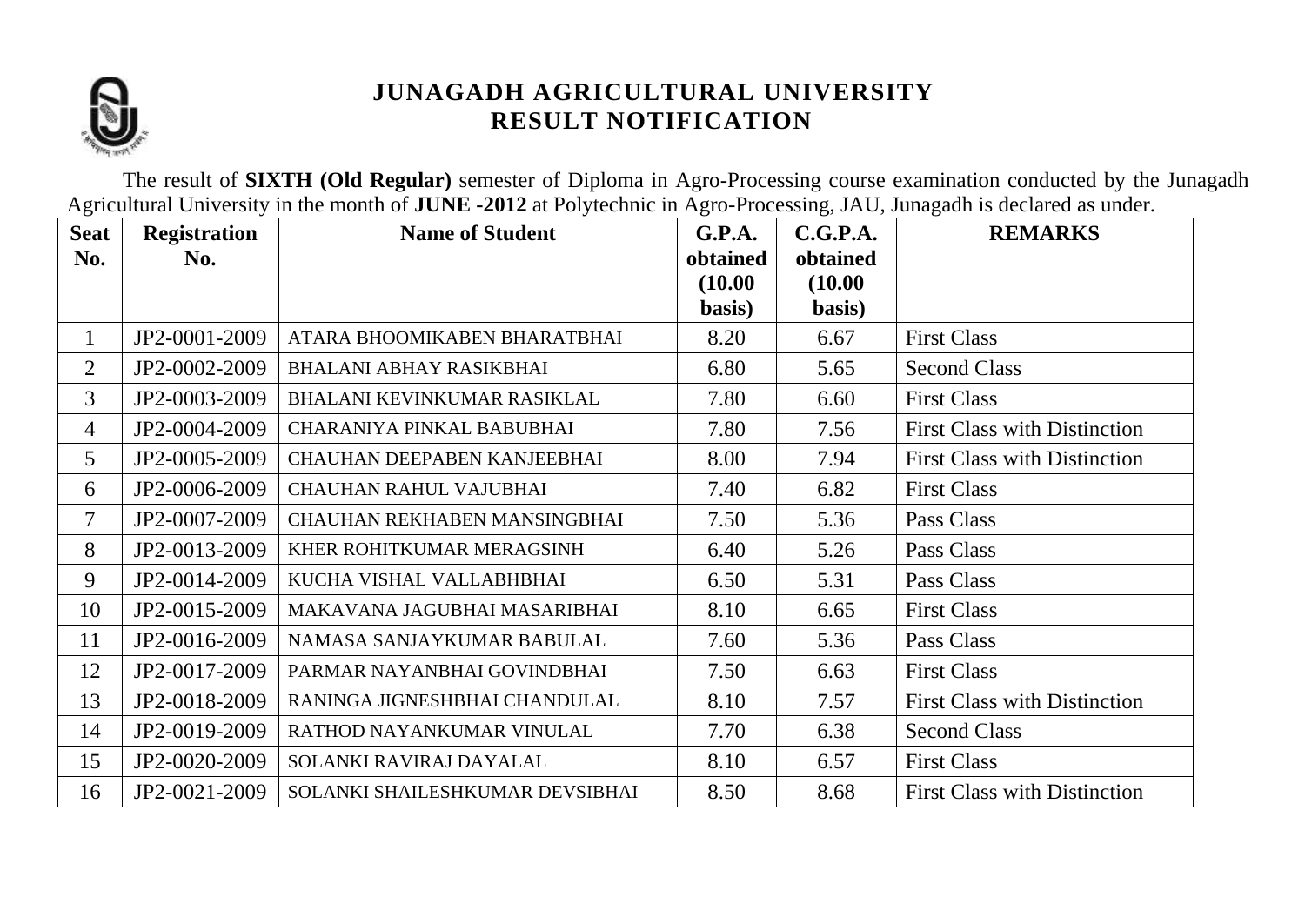| $\rightarrow$ | JP2-0023-2009 | TANK HITESHKUMAR MANSUKHLAL   | 7.70 | 6.34 | <b>Second Class</b>                 |
|---------------|---------------|-------------------------------|------|------|-------------------------------------|
| 18            | JP2-0025-2009 | VAJA VIDHI GIRISHCHANDRA      | 7.80 | 6.40 | <b>Second Class</b>                 |
| 10            | JP2-0026-2009 | VASOYA JAYVANTKUMAR VINODBHAI | 8.30 | 8.05 | <b>First Class with Distinction</b> |

### No. JAU / REG / EXAM / T-7 / **3486-89** / 2012 **REGISTRAR** Date: 15/06/2012

- 1. The Principal & Dean, College of Agril. Engineering and Tech. JAU, Junagadh 2. The Principal, Polytechnic in Agro-Processing, JAU, Junagadh (5 copies).
- The Principal, Polytechnic in Agro-Processing, JAU, Junagadh (5 copies).<br>The Director of Students' Welfare, JAU, Junagadh. 4. Table-4 of this office.
- 3. The Director of Students' Welfare, JAU, Junagadh. 4.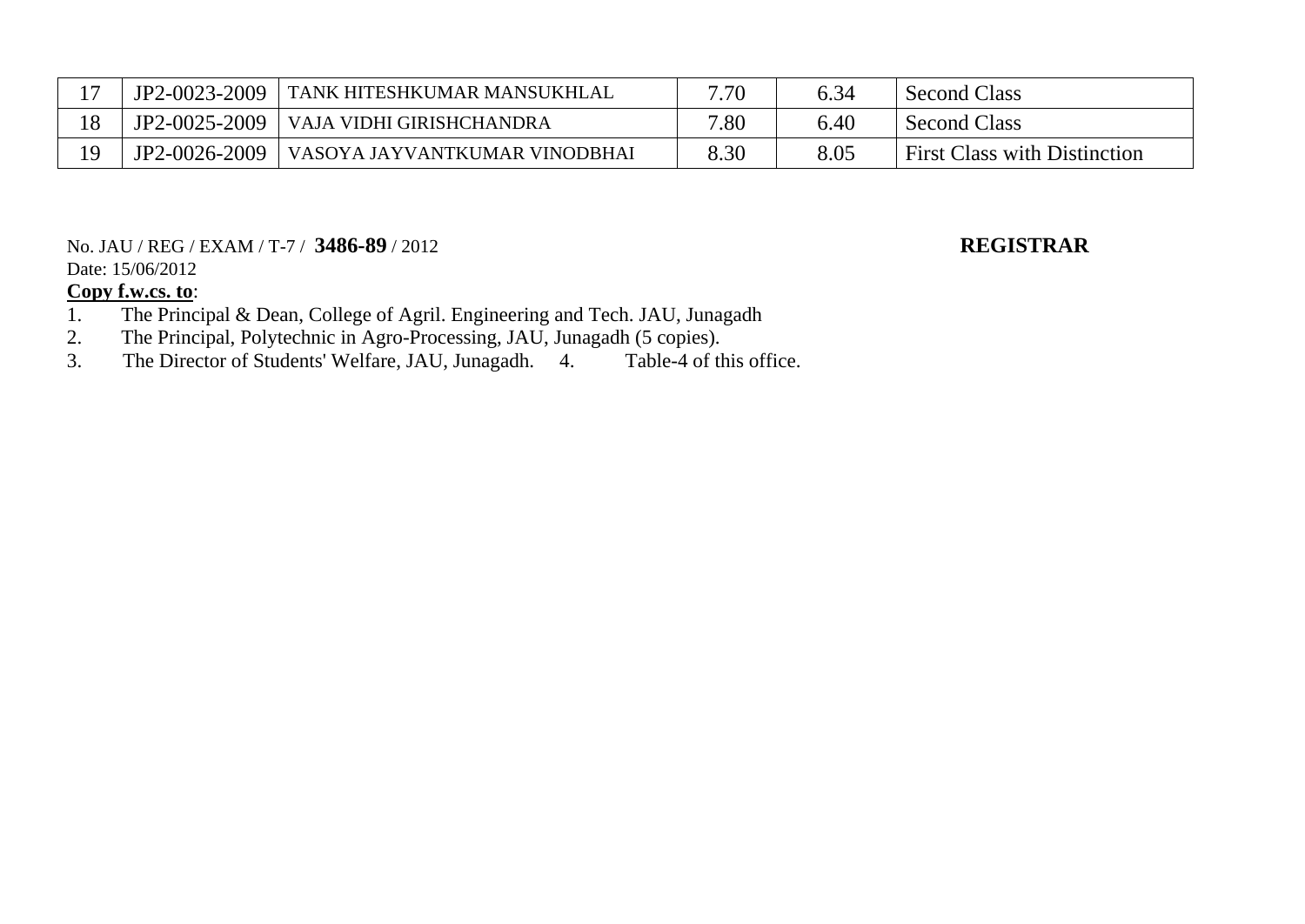

The result of **FIRST (New Supple.)** semester of Diploma in Horticulture course examination conducted by the Junagadh Agricultural University in the month of **May-2012** at Polytechnic in Horticulture, JAU, Junagadh is declared as under.

| <b>Seat</b><br>No. | <b>Registration</b><br>No. | <b>Name of Student</b>                      | G.P.A.<br>obtained | C.G.P.A.<br>obtained | <b>REMARKS</b>                                                                                                                                                              |
|--------------------|----------------------------|---------------------------------------------|--------------------|----------------------|-----------------------------------------------------------------------------------------------------------------------------------------------------------------------------|
|                    |                            |                                             | (10.00)            | (10.00)              |                                                                                                                                                                             |
|                    | JP7-0058-2011              | AERADA DINESH BHARAT                        | basis)<br>4.84     | basis)<br>4.84       | Promoted to third semester                                                                                                                                                  |
|                    |                            |                                             |                    |                      |                                                                                                                                                                             |
| $\overline{2}$     | JP7-0059-2011              | <b>BAGIYA RAVIBHAI</b><br><b>BHIKHUBHAI</b> | 5.45               | 5.45                 | Promoted to third semester                                                                                                                                                  |
| 3 <sup>1</sup>     | JP7-0061-2011              | <b>BAKU KRUPABEN NAGABHAI</b>               | 4.68               | 4.68                 | Promoted to second semester                                                                                                                                                 |
| 4                  | JP7-0063-2011              | CHANDERA VISMAYKUMAR<br><b>RAMASIBHAI</b>   | 3.31               | 3.31                 | 1. Not promoted to second semester<br>2. On academic probation to clear the course(s)<br>FRT.1.1, VEG.1.1, FLR.1.1, NRM.1.1, PPT.1.1,<br>PPT.1.2 and BOT.1.1 by third trial |
| 5 <sup>1</sup>     | JP7-0069-2011              | KALATHIYA MANISHKUMAR<br>KANJIBHAI          | 3.96               | 3.96                 | 1. Not promoted to second semester<br>2. On academic probation to clear the<br>course(s)VEG.1.1, NRM.1.1, PPT.1.1, PPT.1.2<br>and BOT.1.1 by third trial                    |

No. JAU / REG / EXAM / T-7 / **3666-69** / 2011 **REGISTRAR** Date: 26/06/2011

- 1. The Principal & Dean, College of Agriculture, JAU, Junagadh
- 2. The Principal, Polytechnic in Horticulture, JAU, Junagadh (5 copies).
- 3. The Director of Students' Welfare, JAU, Junagadh. 4. Table-4 of this office.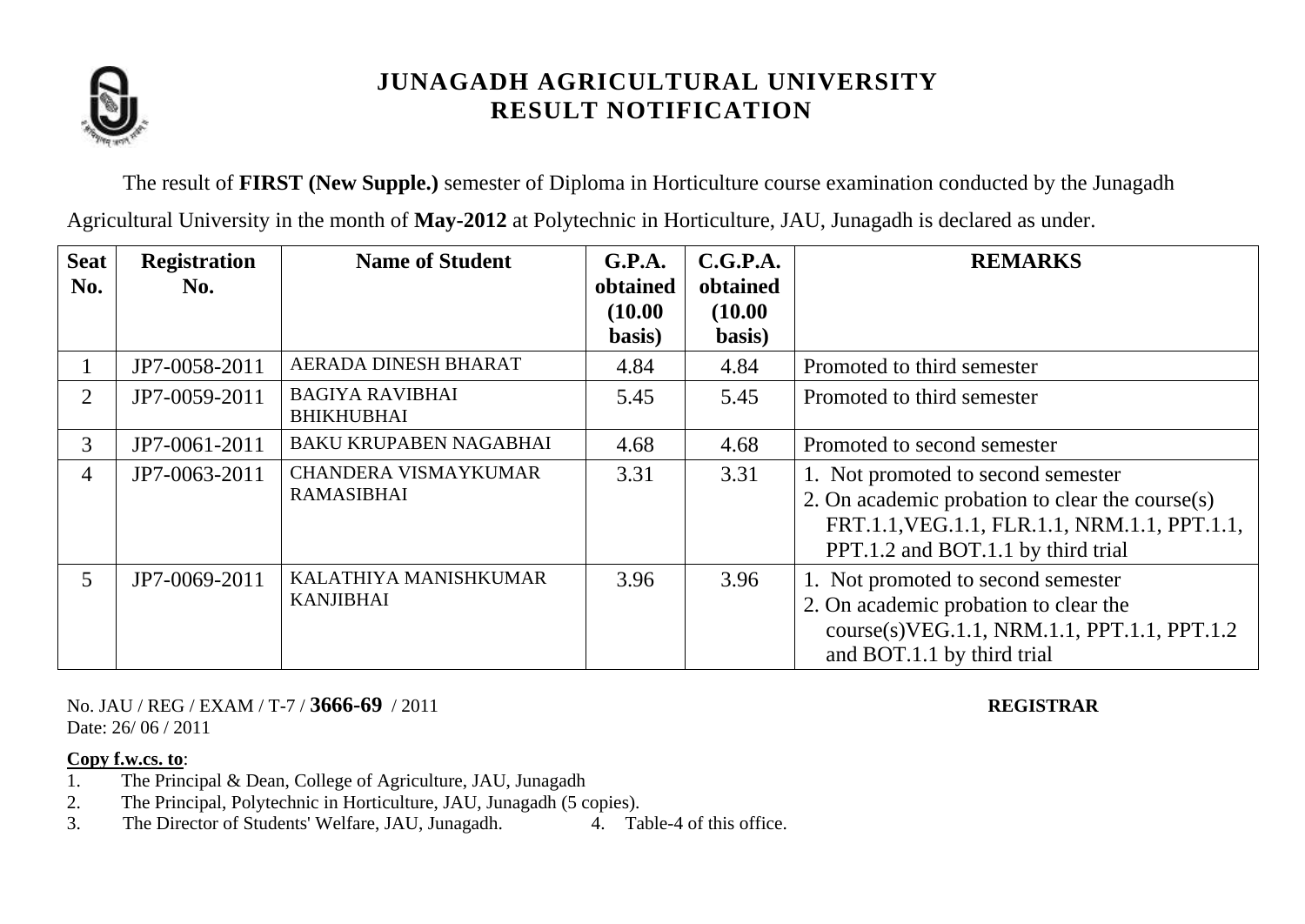

The result of **SECOND (New Regular)** semester of Diploma in Horticulture course examination conducted by the Junagadh Agricultural University in the month of **MAY-2012** at Polytechnic in Horticulture, JAU, Junagadh is declared as under.

| <b>Seat</b><br>No. | <b>Registration</b><br>No. | <b>Name of Student</b>                      | G.P.A.<br>obtained | C.G.P.A.<br>obtained | <b>REMARKS</b>             |
|--------------------|----------------------------|---------------------------------------------|--------------------|----------------------|----------------------------|
|                    |                            |                                             | (10.00)<br>basis)  | (10.00)<br>basis)    |                            |
|                    | JP7-0058-2011              | AERADA DINESH BHARAT                        | 4.90               | 4.87                 | Promoted to third semester |
| 2                  | JP7-0059-2011              | BAGIYA RAVIBHAI BHIKHUBHAI                  | 5.88               | 5.68                 | Promoted to third semester |
| $\overline{3}$     | JP7-0060-2011              | BAJANIYA JAYDIPKUMAR ARJANBHAI              | 5.94               | 5.74                 | Promoted to third semester |
| 4                  | JP7-0064-2011              | CHAVADA RONAKKUMAR BHIMJIBHAI               | 5.24               | 5.14                 | Promoted to third semester |
| 5                  | JP7-0065-2011              | DODIA PRADIPBHAI BHAMABHAI                  | 6.28               | 5.74                 | Promoted to third semester |
| 6                  | JP7-0067-2011              | <b>GAMI MEHUL MAGANBHAI</b>                 | 5.22               | 5.11                 | Promoted to third semester |
|                    | JP7-0068-2011              | JOTAVA BHAVESHKUMAR DEVABHAI                | 7.04               | 7.01                 | Promoted to third semester |
| 8                  | JP7-0071-2011              | KARAMATA AJAYKUMAR RAMABHAI                 | 6.07               | 6.05                 | Promoted to third semester |
| 9                  | JP7-0072-2011              | KATHAD DIPAKKUMAR BADHABHAI                 | 8.25               | 8.16                 | Promoted to third semester |
| 10                 | JP7-0073-2011              | KAVAD CHETANKUMAR RANABHAI                  | 5.48               | 5.41                 | Promoted to third semester |
| 11                 | JP7-0074-2011              | LUNAGARIYA BHARAT MANISH                    | 8.52               | 8.60                 | Promoted to third semester |
| 12                 | JP7-0075-2011              | MAGRA MANISH NARANBHAI                      | 8.10               | 7.81                 | Promoted to third semester |
| 13                 | JP7-0076-2011              | MAKWANA JAYESHKUMAR<br><b>DHARAMSHIBHAI</b> | 9.15               | 9.29                 | Promoted to third semester |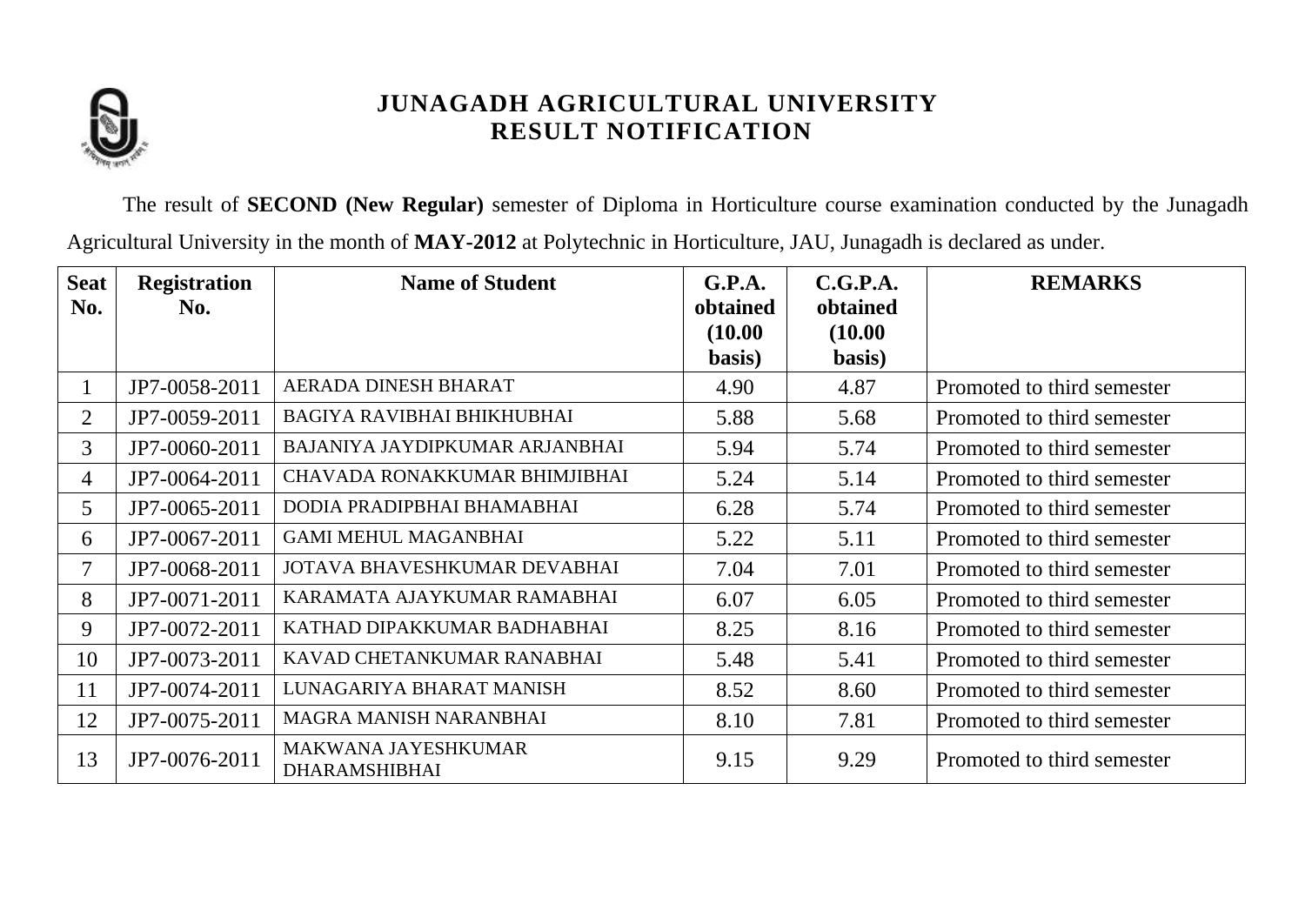| 14 | JP7-0077-2011 | MALAM HARDIKKUMAR RAMESHBHAI    | 6.06 | 5.87 | Promoted to third semester |
|----|---------------|---------------------------------|------|------|----------------------------|
| 15 | JP7-0078-2011 | PARMAR DHARABEN BHUPATBHAI      | 6.44 | 6.44 | Promoted to third semester |
| 16 | JP7-0079-2011 | PATEL ANITAKUMARI CHAMPAKBHAI   | 7.52 | 7.49 | Promoted to third semester |
| 17 | JP7-0082-2011 | PATEL UNNATIKUMARI DILIPBHAI    | 6.67 | 6.99 | Promoted to third semester |
| 18 | JP7-0083-2011 | RATHOD AKASH BABUBHAI           | 5.36 | 5.26 | Promoted to third semester |
| 19 | JP7-0085-2011 | SARVANI SAHIDKHAN UMARKHAN      | 6.89 | 7.05 | Promoted to third semester |
| 20 | JP7-0086-2011 | SAVLIYA HEMANGIBEN VIJAYBHAI    | 6.59 | 6.69 | Promoted to third semester |
| 21 | JP7-0087-2011 | SOLANKI BHARATKUMAR KARSHANBHAI | 5.90 | 5.60 | Promoted to third semester |
| 22 | JP7-0089-2011 | VAJA JAYESHBHAI BHAGVANBHAI     | 7.12 | 7.09 | Promoted to third semester |
| 23 | JP7-0090-2011 | VALA DHIRUKUMAR ARJANBHAI       | 5.64 | 5.45 | Promoted to third semester |
| 24 | JP7-0091-2011 | VALA HARESHKUMAR NARSINGBHAI    | 6.30 | 5.77 | Promoted to third semester |
| 25 | JP7-0092-2011 | VINZUDA VIJYA MANSUKHLAL        | 8.58 | 8.48 | Promoted to third semester |
| 26 | JP7-0036-2010 | JETHAVA RAVATKUMAR JIVABHAI     | 5.42 | 5.26 | Promoted to third semester |
| 27 | JP7-0039-2010 | KATHAD MAYUR JAYNTILAL          | 5.48 | 5.51 | Promoted to third semester |

No. JAU / REG / EXAM / T-7 / **3670-73** / 2012 **REGISTRAR** Date: 26/06/2012

### **Copy f.w.cs. to**:

.

- 1. The Principal & Dean, College of Agriculture, JAU, Junagadh
- 2. The Principal, Polytechnic in Horticulture, JAU, Junagadh (5 copies).
- 3. The Director of Students' Welfare, JAU, Junagadh.
- 4. Table-4 of this office.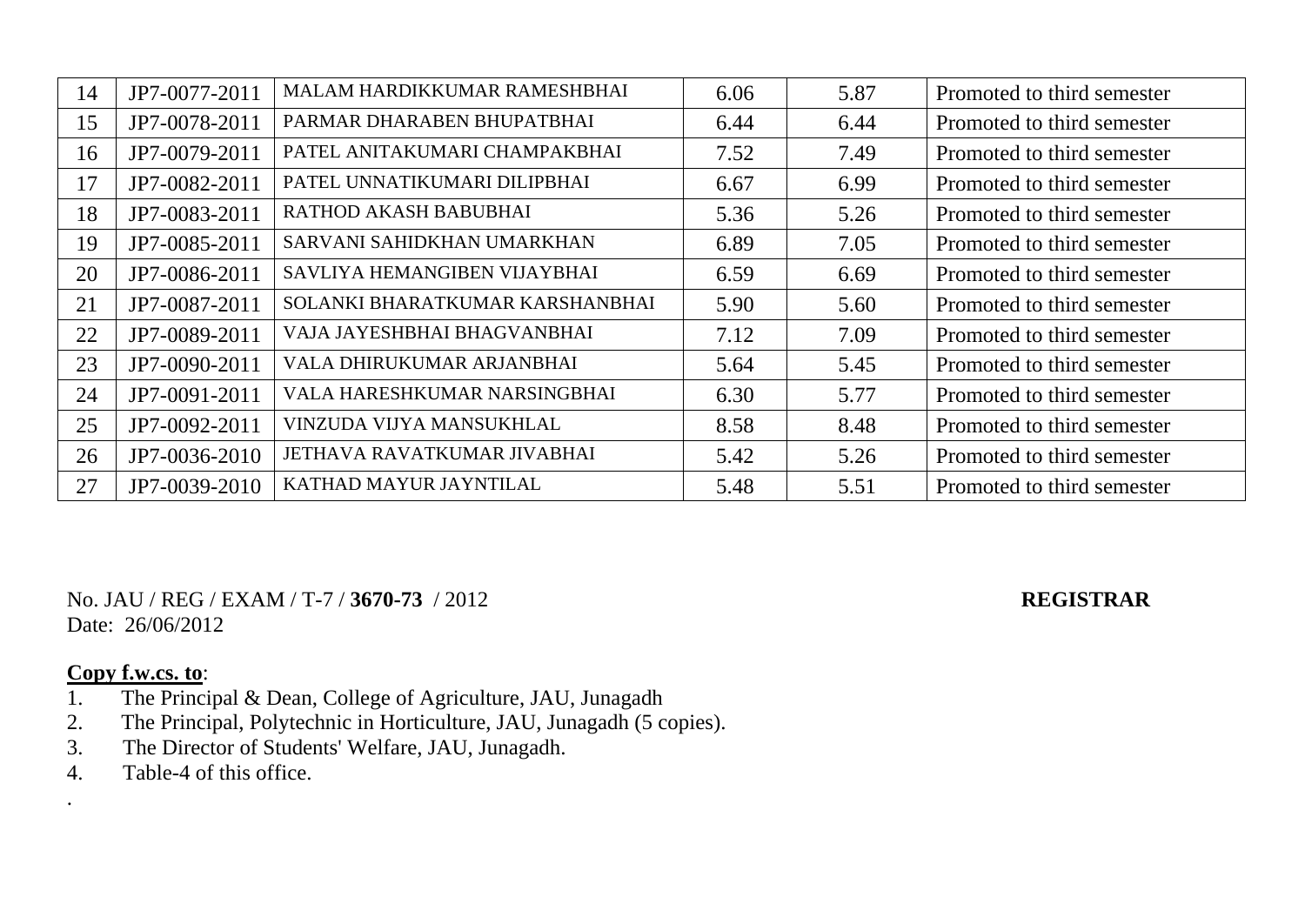

The result of **FOURTH (New Regular)** semester of Diploma in Horticulture course examination conducted by the Junagadh Agricultural University in the month of MAY**-2012** at Polytechnic in Horticulture, JAU, Junagadh is declared as under.

| <b>Seat</b>    | <b>Registration</b> | <b>Name of Student</b>           | G.P.A.              | C.G.P.A.            | <b>REMARKS</b>             |
|----------------|---------------------|----------------------------------|---------------------|---------------------|----------------------------|
| No.            | No.                 |                                  | obtained<br>(10.00) | obtained<br>(10.00) |                            |
|                |                     |                                  | basis)              | basis)              |                            |
| $\mathbf{1}$   | JP7-0027-2010       | ANTALA SANDIPKUMAR KESHAVBHAI    | 7.84                | 7.01                | Promoted to fifth semester |
| $\overline{2}$ | JP7-0028-2010       | BAMAROTIYA JAGADISHBHAI RAMBHAI  | 5.30                | 5.11                | Promoted to fifth semester |
| $\overline{3}$ | JP7-0029-2010       | <b>BARAD VIJAYBHAI HAMIRBHAI</b> | 9.32                | 8.59                | Promoted to fifth semester |
| $\overline{4}$ | JP7-0030-2010       | <b>CHANDERA MUKESH BHIMASHI</b>  | 8.83                | 8.19                | Promoted to fifth semester |
| 5              | JP7-0031-2010       | CHHATRODIYA BHAVESH VARJANGBHAI  | 8.31                | 7.68                | Promoted to fifth semester |
| 6              | JP7-0033-2010       | DONGA POOJABEN MANSUKHBHAI       | 7.73                | 7.09                | Promoted to fifth semester |
| $\overline{7}$ | JP7-0034-2010       | <b>GAJERA KINJALBEN BABUBHAI</b> | 8.19                | 7.56                | Promoted to fifth semester |
| 8              | JP7-0035-2010       | JADAV UDAYKUMAR VRAJLAL          | 8.09                | 7.20                | Promoted to fifth semester |
| 9              | JP7-0037-2010       | JOTAVA MENASIBHAI BHIMASIBHAI    | 7.76                | 6.61                | Promoted to fifth semester |
| 10             | JP7-0038-2010       | JOTVA DILIPBHAI JADAVBHAI        | 5.68                | 5.16                | Promoted to fifth semester |
| 11             | JP7-0040-2010       | KATHAD PRADIPKUMAR BABUBHAI      | 6.74                | 5.90                | Promoted to fifth semester |
| 12             | JP7-0041-2010       | MALAM MILANKUMAR SAMATBHAI       | 5.94                | 5.51                | Promoted to fifth semester |
| 13             | JP7-0042-2010       | MARU ABHAY BHASKARBHAI           | 7.81                | 6.71                | Promoted to fifth semester |
| 14             | JP7-0043-2010       | MATHUKIYA NISHABEN RAMESHBHAI    | 7.24                | 6.50                | Promoted to fifth semester |
| 15             | JP7-0045-2010       | PARMAR HARESH BALU               | 8.86                | 8.16                | Promoted to fifth semester |
| 16             | JP7-0048-2010       | <b>SOLANKI MAYUR VIRA</b>        | 8.33                | 7.83                | Promoted to fifth semester |
| 17             | JP7-0050-2010       | TADHA GOPALBHAI PREMJIBHAI       | 7.12                | 6.55                | Promoted to fifth semester |
| 18             | JP7-0051-2010       | TANK CHIRAG VITTHALBHAI          | 6.68                | 5.72                | Promoted to fifth semester |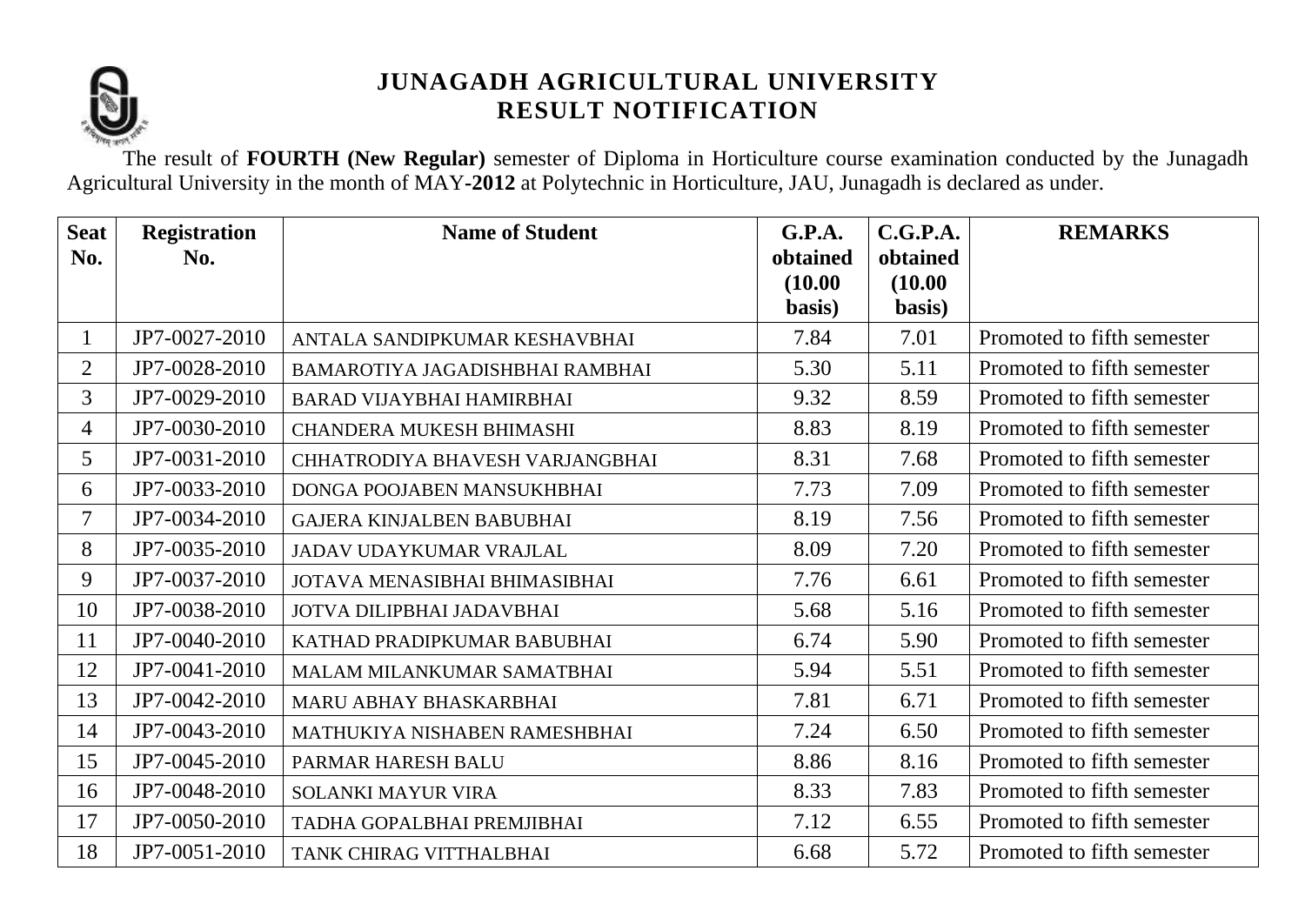| 19 | JP7-0052-2010 | TIMBADIYA SAHILKUMAR SURESHBHAI | 6.85 | 6.00 | Promoted to fifth semester |
|----|---------------|---------------------------------|------|------|----------------------------|
| 20 | JP7-0053-2010 | VAISHNAV BHARATKUMAR LALJIBHAI  | 8.28 | 7.18 | Promoted to fifth semester |
| 21 | JP7-0054-2010 | VALA KISHAN DANABHAI            | 7.11 | 6.38 | Promoted to fifth semester |
| 22 | JP7-0055-2010 | VALA NARANBHAI JAGMALBHAI       | 7.06 | 6.21 | Promoted to fifth semester |
| 23 | JP7-0056-2010 | VASAN TUSHARKUMAR BHIMJIBHAI    | 7.81 | 7.14 | Promoted to fifth semester |
| 24 | JP7-0057-2010 | ZALA DUSHYANTBHAI KALUBHAI      | 7.03 | 6.09 | Promoted to fifth semester |

### No. JAU / REG / EXAM / T-7 / **3674-77** / 2012 **REGISTRAR** Date: 26 / 06 / 2012

- 1. The Principal & Dean, College of Agriculture, JAU, Junagadh
- 2. The Principal, Polytechnic in Horticulture, JAU, Junagadh (5 copies).
- 3. The Director of Students' Welfare, JAU, Junagadh.
- 4. Table-4 of this office.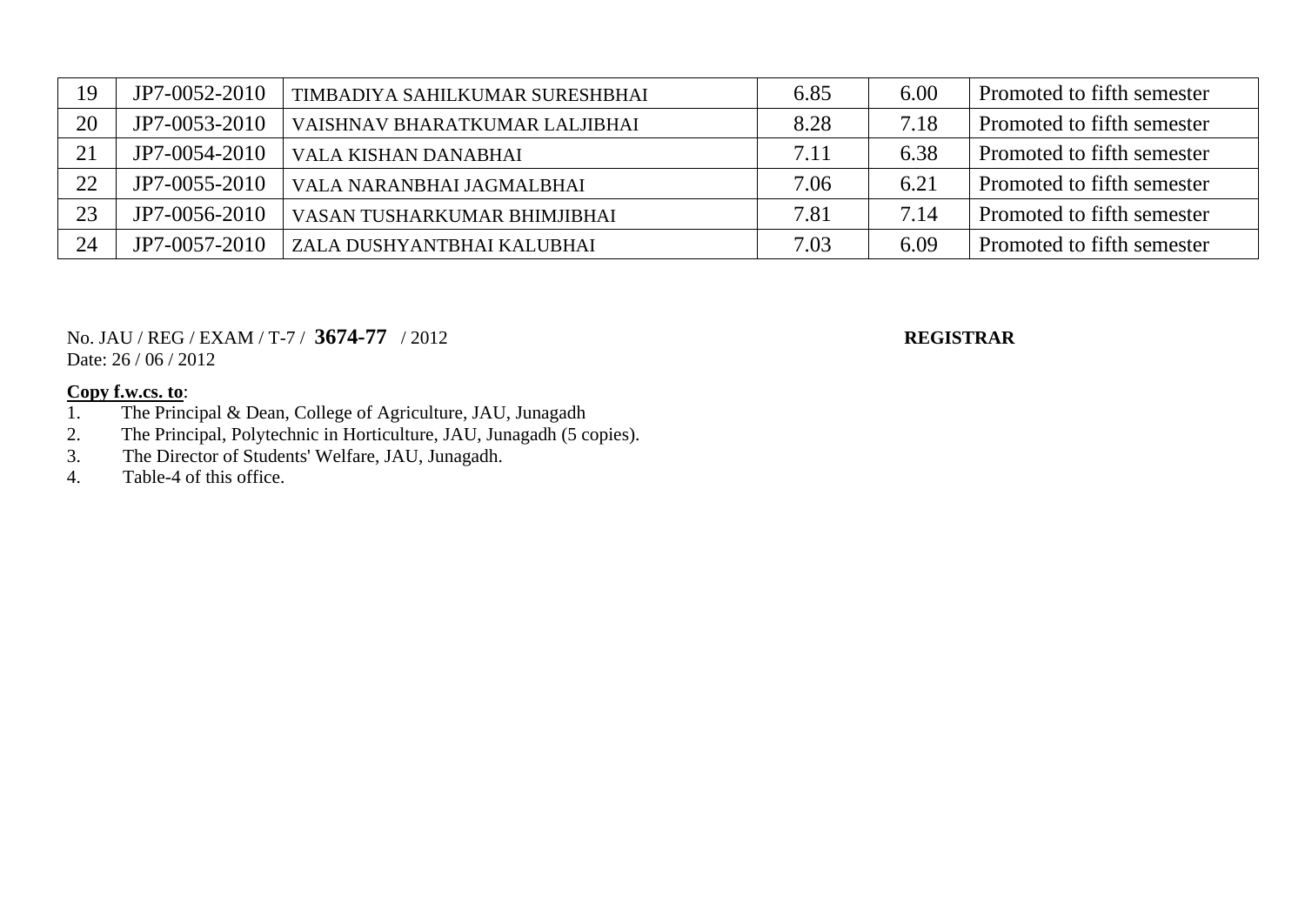

The result of **SIXTH (Old Regular)** semester of Diploma in Horticulture course examination conducted by the Junagadh Agricultural University in the month of **MAY-2012** at Polytechnic in Horticulture, JAU, Junagadh is declared as under.

| <b>Seat</b>    | <b>Registration</b> | <b>Name of Student</b>            | G.P.A.   | C.G.P.A. | <b>REMARKS</b>                      |
|----------------|---------------------|-----------------------------------|----------|----------|-------------------------------------|
| No.            | No.                 |                                   | obtained | obtained |                                     |
|                |                     |                                   | (10.00)  | (10.00)  |                                     |
|                |                     |                                   | basis)   | basis)   |                                     |
|                | JP7-0001-2009       | BABARIYA RAKESH KALUBHAI          | 6.38     | 6.33     | <b>Second Class</b>                 |
| $\overline{2}$ | JP7-0002-2009       | BAMNIYA MAYURKUMAR DANABHAI       | 4.95     | 4.85     | Pass Class                          |
| $\overline{3}$ | JP7-0003-2009       | <b>BAMANIYA UKA NARAN</b>         | 6.03     | 6.00     | <b>Second Class</b>                 |
| $\overline{4}$ | JP7-0004-2009       | BELIM NADIMKHAN ALIKHAN           | 6.13     | 6.08     | <b>Second Class</b>                 |
| 5              | JP7-0005-2009       | BHARAI RAMBHAI BOGHABHAI          | 6.95     | 6.34     | <b>Second Class</b>                 |
| 6              | JP7-0006-2009       | BHUTIYA NITINBHAI HIRABHAI        | 7.63     | 6.69     | <b>First Class</b>                  |
| 7              | JP7-0007-2009       | CHANDERA HIMATKUMAR KHIMABHAI     | 4.88     | 4.78     | Pass Class                          |
| 8              | JP7-0008-2009       | DOMADIA JAGDISHKUMAR ASHOKBHAI    | 7.78     | 7.30     | <b>First Class</b>                  |
| 9              | JP7-0010-2009       | KARAMTA HARESHBHAI NARANBHAI      | 6.55     | 5.41     | Pass Class                          |
| 10             | JP7-0011-2009       | KARAMATA SANJAY HAMIRBHAI         | 6.83     | 6.41     | <b>Second Class</b>                 |
| 11             | JP7-0012-2009       | KARGATHIYA DHAVALKUMAR SAVDASBHAI | 5.53     | 5.26     | Pass Class                          |
| 12             | JP7-0013-2009       | MAKADIYA ANKITKUMAR SHANTILAL     | 8.83     | 8.30     | <b>First Class with Distinction</b> |
| 13             | JP7-0014-2009       | MAVDIYA VIPULKUMAR VINODBHAI      | 9.10     | 8.52     | <b>First Class with Distinction</b> |
| 14             | JP7-0015-2009       | PANSURIYA NILDEEP VINODBHAI       | 6.63     | 6.33     | <b>Second Class</b>                 |
| 15             | JP7-0016-2009       | PARMAR JIVABHAI RAJSHI            | 7.98     | 7.42     | <b>First Class</b>                  |
| 16             | JP7-0017-2009       | PATOLIYA RENISHKUMAR RAMESHBHAI   | 6.45     | 6.47     | <b>Second Class</b>                 |
| 17             | JP7-0018-2009       | USADADIYA SAGAR ARVIND            | 6.88     | 6.48     | <b>Second Class</b>                 |
| 18             | JP7-0019-2009       | VAJA PARABAT BHAGAVAN             | 7.33     | 6.87     | <b>First Class</b>                  |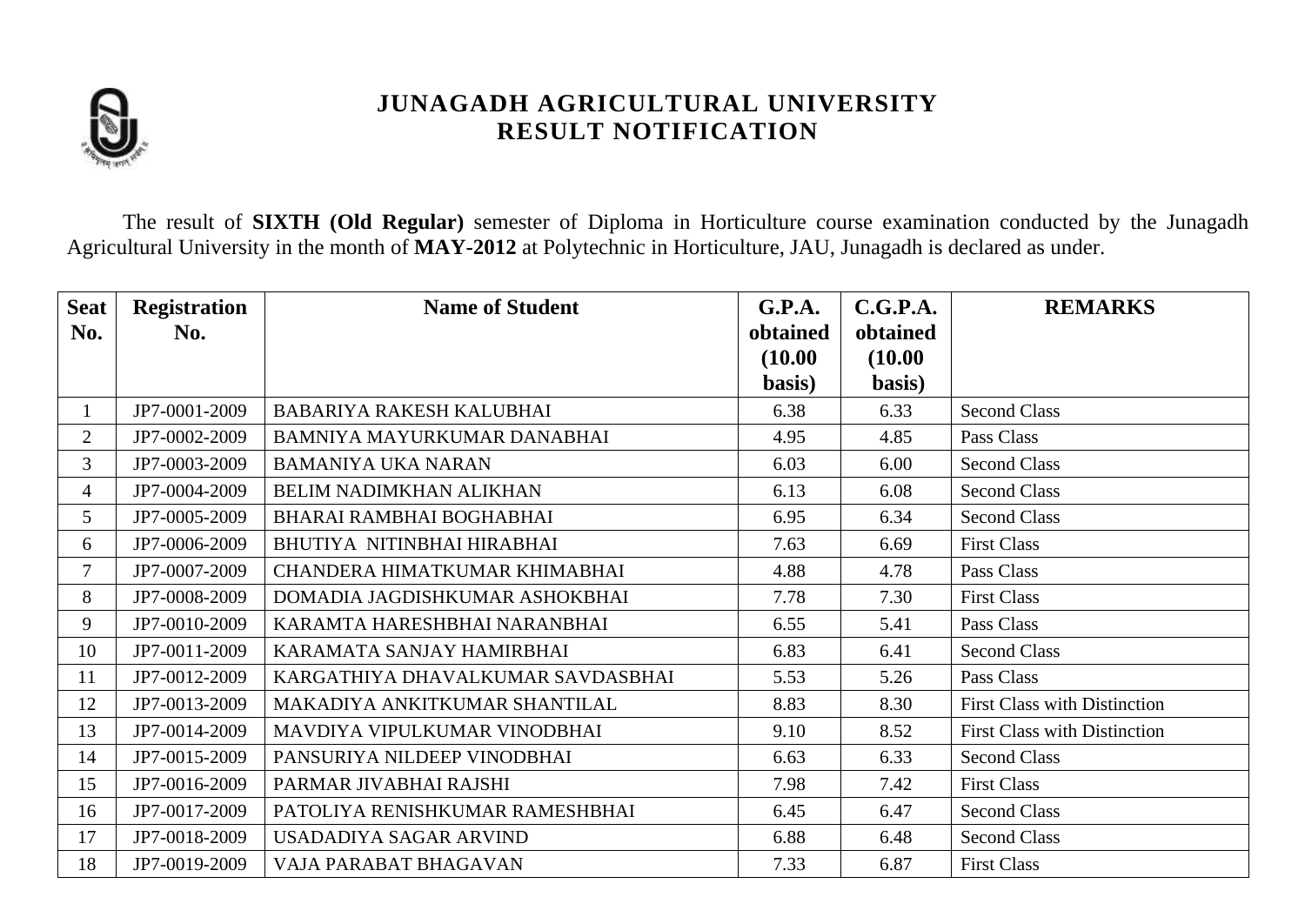| 19 | JP7-0020-2009 | VAJA RAJESHBHAI ARJANBHAI     | 5.75 | 5.33 | Pass Class                          |
|----|---------------|-------------------------------|------|------|-------------------------------------|
| 20 | JP7-0021-2009 | VAJA VIMALKUMAR MANSUKHBHAI   | 6.63 | 5.96 | Second Class                        |
| 21 | JP7-0022-2009 | VALA BHARAT DANABHAI          | 6.28 | 5.49 | Pass Class                          |
| 22 | JP7-0023-2009 | VEKARIA HARDIKKUMAR CHANDULAL | 8.30 | 8.30 | <b>First Class with Distinction</b> |
| 23 | JP7-0025-2009 | ZALA VIPULKUMAR MERAMANBHAI   | 6.10 | 5.95 | <b>Second Class</b>                 |

No. JAU / REG / EXAM / T-7 / **3482-85** / 2012 Date: 15/06/2012

# **Copy f.w.cs. to:**<br>1. The Principa

- 1. The Principal & Dean, College of Agriculture, JAU, Junagadh<br>2. The Principal, Polytechnic in Horticulture, JAU, Junagadh (5 co
- 2. The Principal, Polytechnic in Horticulture, JAU, Junagadh (5 copies).<br>
3. The Director of Students' Welfare, JAU, Junagadh.
- The Director of Students' Welfare, JAU, Junagadh.
- 4. Table-4 of this office.

### **REGISTRAR**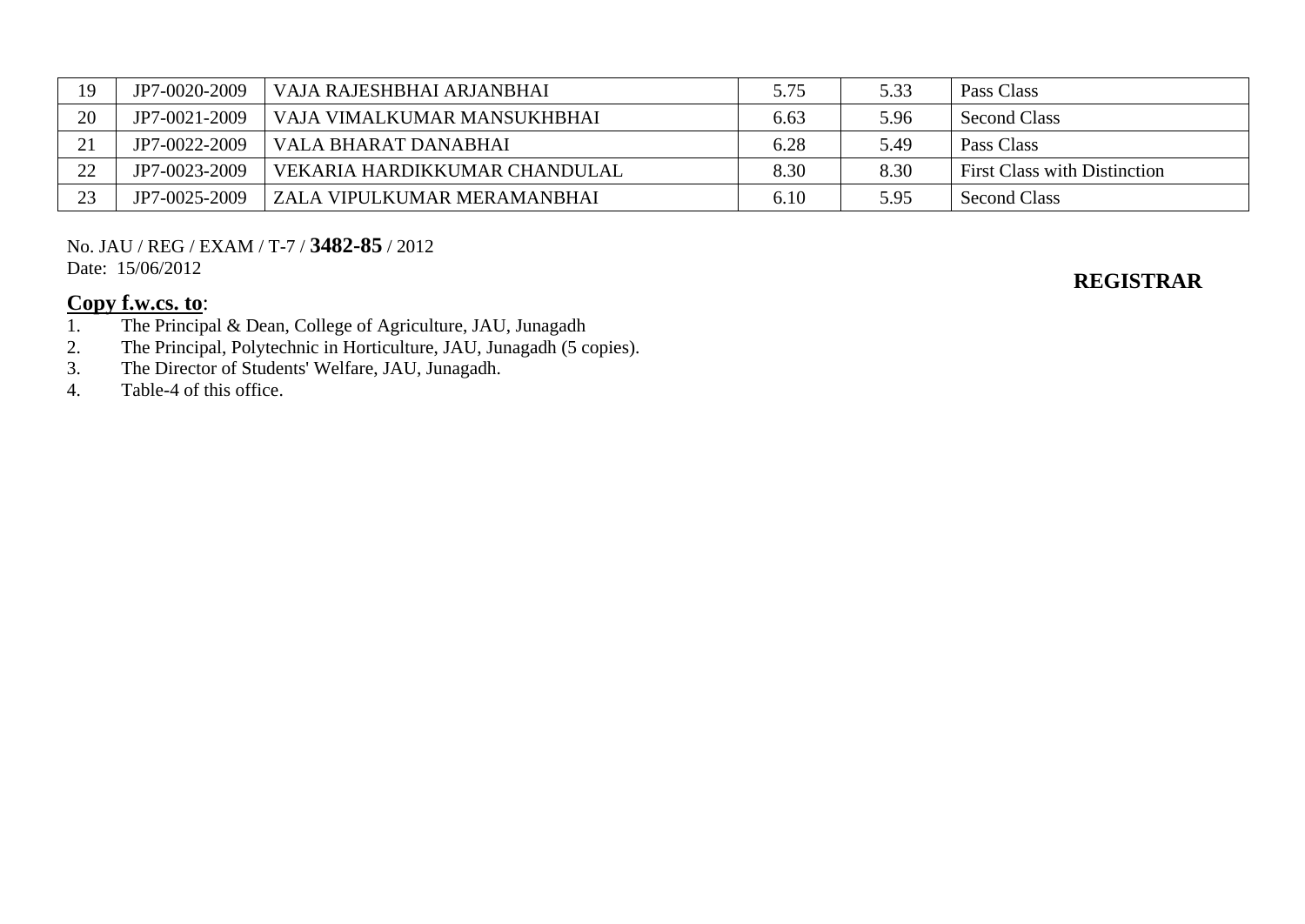

The result of **SECOND (New Regular/Part)** semester of Diploma in Agriculture course examination conducted by the Junagadh

Agricultural University in the month of **MAY-2012** at Polytechnic in Agriculture, J.A.U., Dhari is declared as under.

| <b>Seat</b><br>No. | <b>Registration</b><br>No. | <b>Name of Student</b>                       | G.P.A.<br>obtained | C.G.P.A.<br>obtained | <b>REMARKS</b>                                                                                                |
|--------------------|----------------------------|----------------------------------------------|--------------------|----------------------|---------------------------------------------------------------------------------------------------------------|
|                    |                            |                                              | (10.00)<br>basis)  | (10.00)<br>basis)    |                                                                                                               |
|                    | JP1-0059-2011              | <b>BALAS MANOJKUMAR NEBHABHAI</b>            | 6.58               | 6.72                 | <b>Promoted to third Semester</b>                                                                             |
| 2                  | JP1-0060-2011              | <b>BANDHIYA GOPAL NARANBHAI</b>              | 6.97               | 7.07                 | <b>Promoted to third Semester</b>                                                                             |
| 3                  | JP1-0061-2011              | <b>BARAD JAYSINH PRATAPBHAI</b>              | 5.25               | 5.26                 | 1. Promoted to third Semester<br>2. On academic probation to clear the<br>course(s) Agron.122 by second trial |
| $\overline{4}$     | JP1-0062-2011              | <b>BHALANI NIKUNJ RATILAL</b>                | 5.99               | 6.11                 | <b>Promoted to third Semester</b>                                                                             |
| 5                  | JP1-0063-2011              | BOGHARA CHETAN KESHAVBHAI                    | 5.53               | 5.84                 | 1. Promoted to third Semester<br>2. On academic probation to clear the<br>course(s)Agron.122 by second trial  |
| 6                  | JP1-0064-2011              | CHAVADA SAGARKUMAR JAGDISHBHAI               | 5.57               | 5.95                 | <b>Promoted to third Semester</b>                                                                             |
| 7                  | JP1-0066-2011              | DHURKA KAMLESHBHAI RAMESHBHAI                | 5.61               | 5.82                 | <b>Promoted to third Semester</b>                                                                             |
| 8                  | JP1-0067-2011              | DOBARIYA BHADRESHKUMAR<br><b>HARSUKHBHAI</b> | 7.04               | 7.23                 | <b>Promoted to third Semester</b>                                                                             |
| 9                  | JP1-0068-2011              | JETHAVA KAMALESH KHUMANBHAI                  | 5.24               | 5.64                 | 1. Promoted to third Semester<br>2. On academic probation to clear the<br>course(s) Agron.122 by second trial |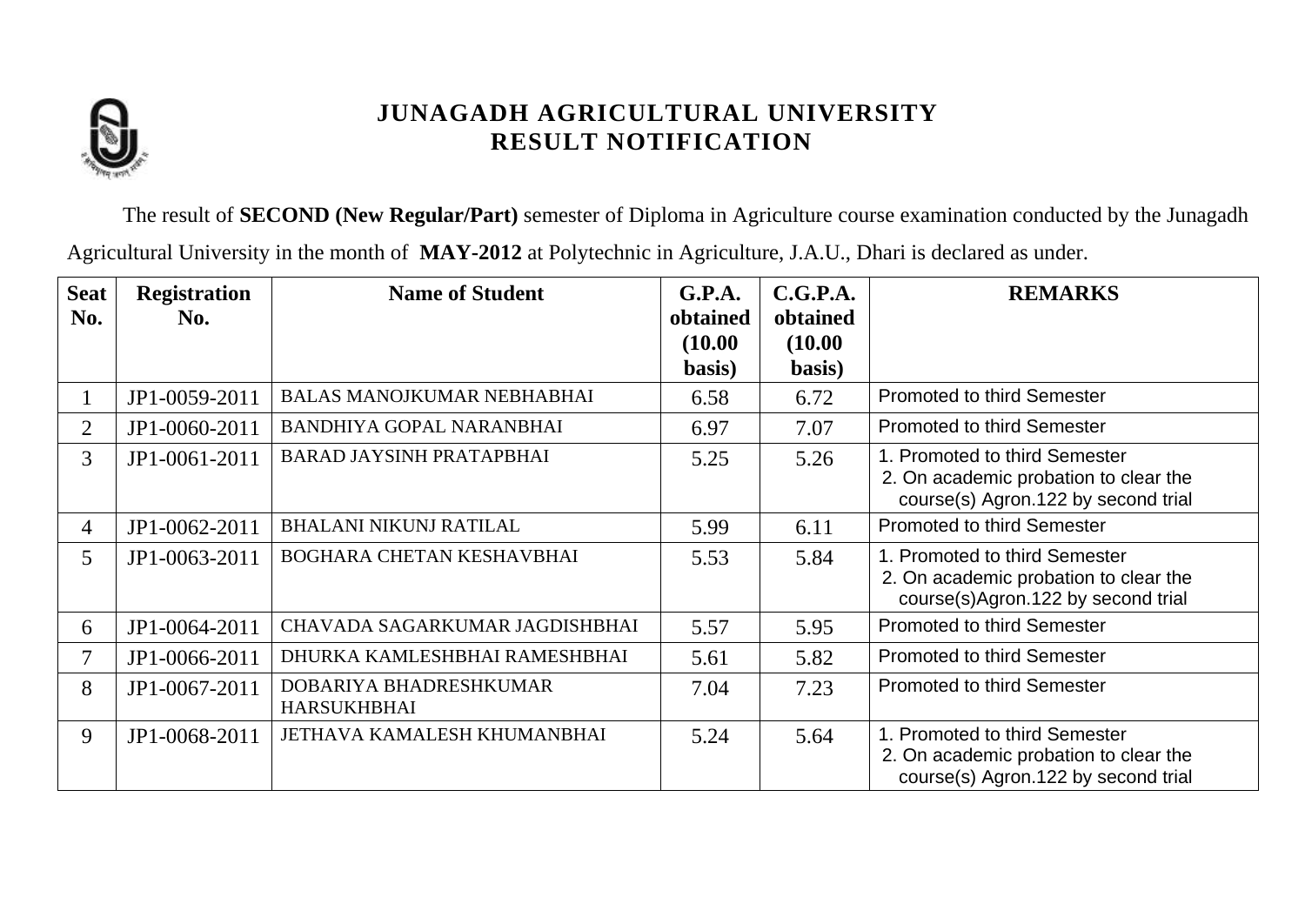| 10 | JP1-0069-2011 | JETHAVA KANAKSINH DEVAYAT                  | 4.80 | 4.98 | 1. Promoted to third Semester<br>2. On academic probation to clear the<br>course(s)Agron.122 and Ag.Chem.122 by<br>second trial  |
|----|---------------|--------------------------------------------|------|------|----------------------------------------------------------------------------------------------------------------------------------|
| 11 | JP1-0070-2011 | KAKANI ROMILKUMAR ASHOKBHAI                | 5.22 | 5.61 | 1. Promoted to third Semester<br>2. On academic probation to clear the<br>course(s) Agron.122 by second trial                    |
| 12 | JP1-0071-2011 | KARAMTA SARMAN RAMA                        | 6.43 | 6.55 | <b>Promoted to third Semester</b>                                                                                                |
| 13 | JP1-0072-2011 | KATESIYA VIJAY RAMESHBHAI                  | 6.37 | 6.52 | <b>Promoted to third Semester</b>                                                                                                |
| 14 | JP1-0073-2011 | MAKAVANA SAGAR BHAGVANJIBHAI               | 7.61 | 8.08 | <b>Promoted to third Semester</b>                                                                                                |
| 15 | JP1-0074-2011 | MAKVANA JAYSUKHBHAI RAVJIBHAI              | 7.05 | 7.16 | <b>Promoted to third Semester</b>                                                                                                |
| 16 | JP1-0076-2011 | MUNIYA ASHOKBHAI MANASINGBHAI              | 5.64 | 5.90 | <b>Promoted to third Semester</b>                                                                                                |
| 17 | JP1-0077-2011 | PITHIYA MAHESHKUMAR MALDEBHAI              | 6.15 | 6.38 | <b>Promoted to third Semester</b>                                                                                                |
| 18 | JP1-0078-2011 | RAMU HARESHKUMAR RAMBHAI                   | 5.48 | 5.62 | 1. Promoted to third Semester<br>2. On academic probation to clear the<br>course(s) Ag.Chem.122 by second trial                  |
| 19 | JP1-0079-2011 | SHINGAL JAYESHKUMAR KISHORBHAI             | 5.52 | 5.65 | 1. Promoted to third Semester<br>2. On academic probation to clear the<br>course(s) Agron.122 by second trial                    |
| 20 | JP1-0080-2011 | SUVAGIYA VISHALKUMAR<br><b>VALLABHBHAI</b> | 5.71 | 6.21 | <b>Promoted to third Semester</b>                                                                                                |
| 21 | JP1-0081-2011 | TANK RAVI CHANDULAL                        | 4.98 | 5.25 | 1. Promoted to third Semester<br>2. On academic probation to clear the<br>course(s) Agron.122 and Ag.Chem.122 by<br>second trial |
| 22 | JP1-0082-2011 | TILVA YASHKUMAR VIJAYBHAI                  | 5.32 | 5.94 | 1. Promoted to third Semester<br>2. On academic probation to clear the<br>course(s) Agron.122 by second trial                    |
| 23 | JP1-0083-2011 | TIMBADIYA MEHULKUMAR<br><b>MANSUKHBHAI</b> | 4.99 | 5.16 | 1. Promoted to third Semester<br>2. On academic probation to clear the<br>course(s) Ag.Chem.122 by second trial                  |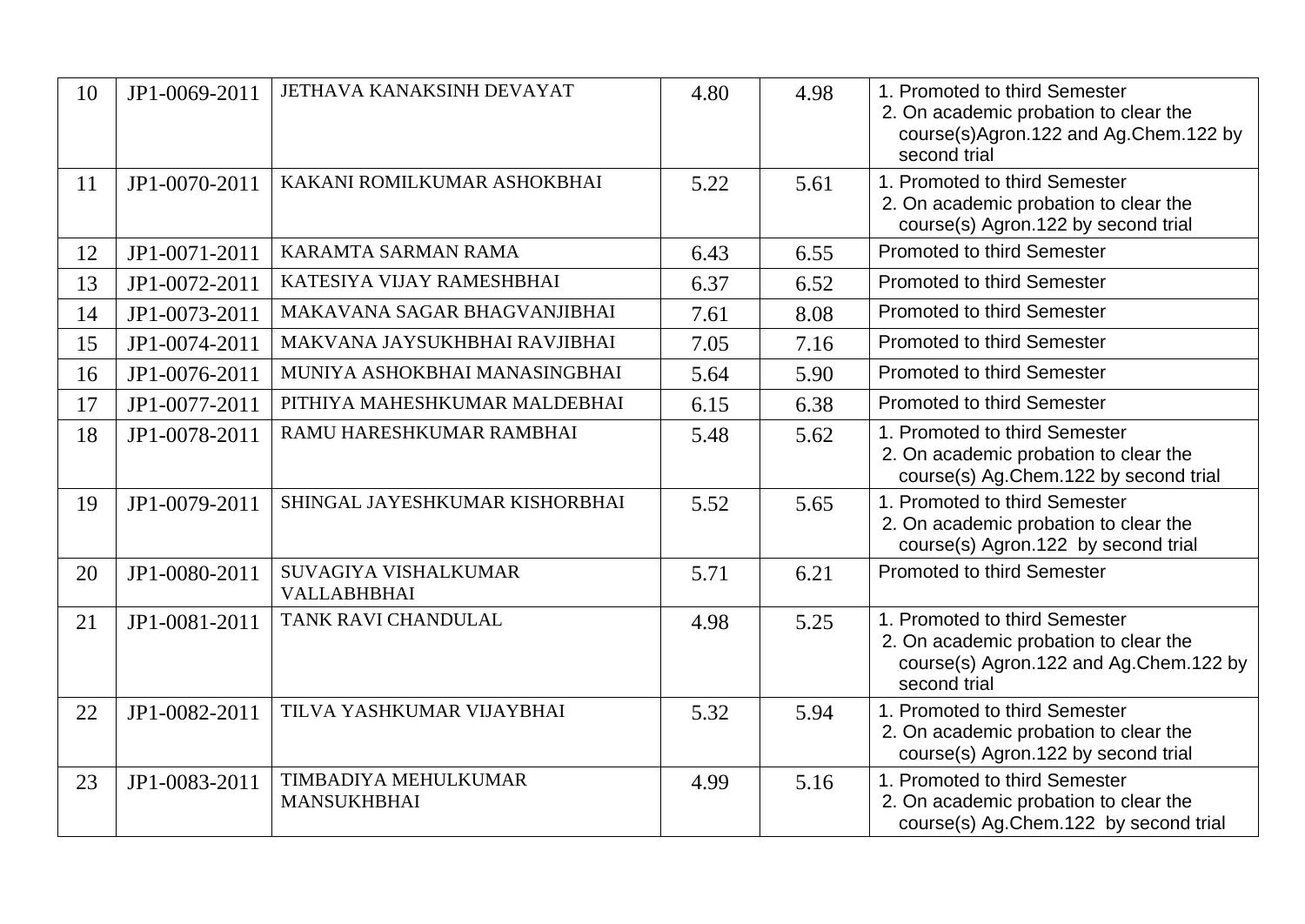| 24 | JP1-0084-2011 | VADDORIYA PRAKASHBHAI<br><b>GOVINDBHAI</b> | 5.66 | 5.75 | <b>Promoted to third Semester</b> |  |  |  |
|----|---------------|--------------------------------------------|------|------|-----------------------------------|--|--|--|
| 25 | JP1-0085-2011 | VADHEL KANUBHAI AMUBHAI                    | 5.27 | 5.45 | <b>Promoted to third Semester</b> |  |  |  |
| 26 | JP1-0086-2011 | VAGHELA SAURABH KESHAVBHAI                 | 5.72 | 6.10 | <b>Promoted to third Semester</b> |  |  |  |
| 27 | JP1-0087-2011 | VAISHNAV GAUTAM VINODRAI                   | 5.49 | 5.86 | <b>Promoted to third Semester</b> |  |  |  |
| 28 | JP1-0088-2011 | ZALA VISHAL MALDEBHAI                      | 6.95 | 7.06 | <b>Promoted to third Semester</b> |  |  |  |
| 29 | JP1-0089-2011 | ZORA SURESHKUMAR KALABHAI                  | 7.81 | 7.65 | <b>Promoted to third Semester</b> |  |  |  |
|    | Part Student  |                                            |      |      |                                   |  |  |  |
| 30 | JP1-0052-2010 | SHAMLA ANAND AMARJEE                       | 5.28 | 5.34 | <b>Promoted to third Semester</b> |  |  |  |

No. JAU / REG / EXAM / T-7 / **3428-31** / 2012 **REGISTRAR** Date: 12/06/2012

- 1. The Principal & Dean, College of Agriculture, JAU, Junagadh
- 2. The Principal, Polytechnic in Agriculture, JAU, Dhari (5 copies).
- 3. The Director of Students' Welfare, JAU, Junagadh.
- 4. Table-4 of this office.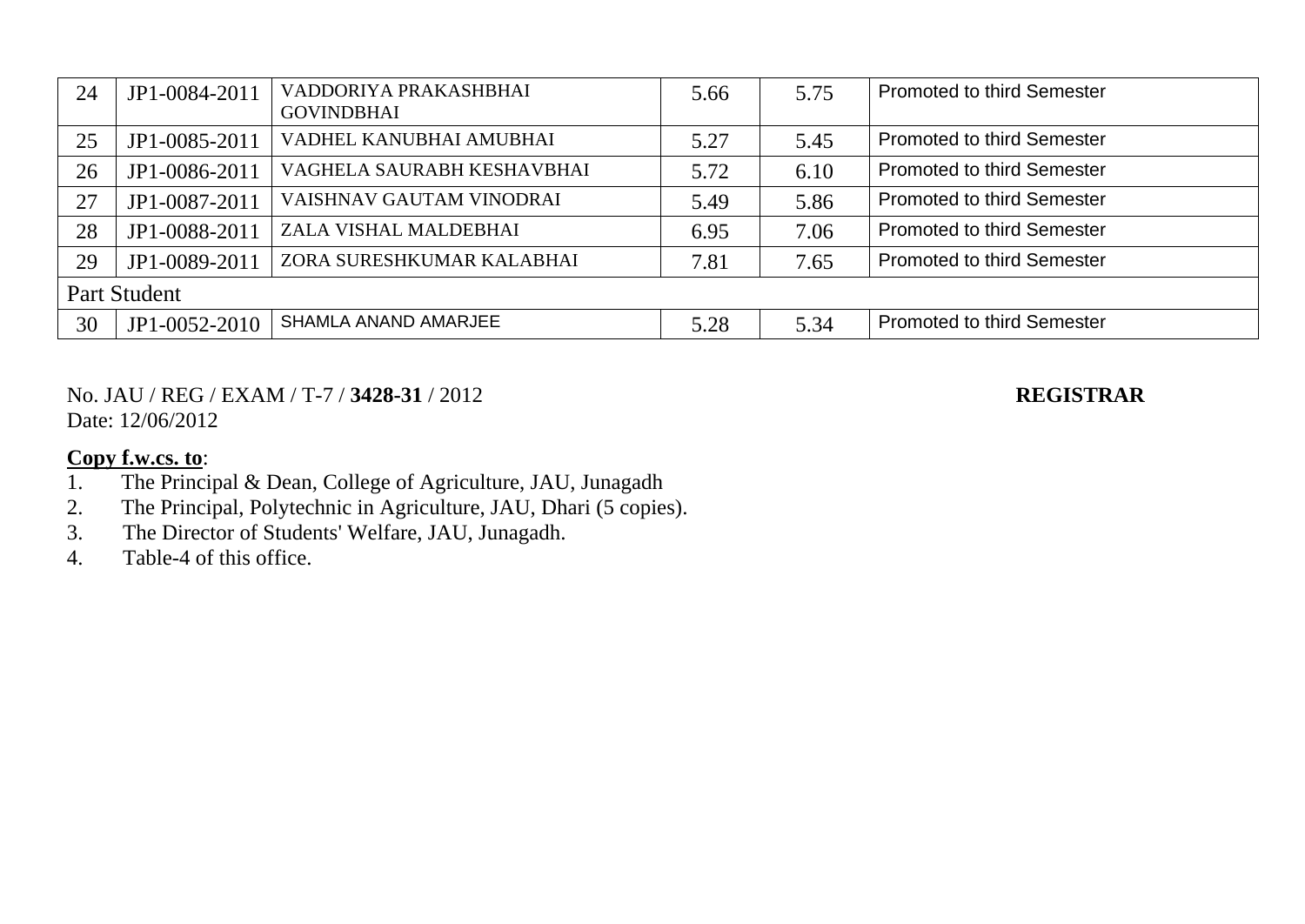

The result of **FOURTH (New Regular)** semester of Diploma in Agriculture course examination conducted by the Junagadh Agricultural University in the month of **MAY-2012** at Polytechnic in Agriculture, J.A.U., Dhari is declared as under.

| <b>Seat</b>    | <b>Registration No.</b> | <b>Name of Student</b>                   | G.P.A.            | C.G.P.A.          | <b>REMARKS</b>             |
|----------------|-------------------------|------------------------------------------|-------------------|-------------------|----------------------------|
| No.            |                         |                                          | obtained          | obtained          |                            |
|                |                         |                                          | (10.00)<br>basis) | (10.00)<br>basis) |                            |
| 1              | JP1-0026-2010           | ADROJA VIMAL NARANBHAI                   | 7.27              | 6.72              | Promoted to fifth semester |
| $\overline{2}$ | JP1-0028-2010           | BAMBHANIYA BALUKUMAR RAJABHAI            | 6.85              | 6.15              | Promoted to fifth semester |
| 3              | JP1-0029-2010           | BAMBHANIYA BHAVESHKUMAR PITHABHAI        | 7.11              | 6.23              | Promoted to fifth semester |
| 4              | JP1-0031-2010           | <b>BHUTIYA DINESH JIVA</b>               | 7.73              | 6.86              | Promoted to fifth semester |
| 5              | JP1-0032-2010           | BORAD MAYUR GORADHANBHAI                 | 8.24              | 7.56              | Promoted to fifth semester |
| 6              | JP1-0033-2010           | CHANDPA BHARATKUMAR BACHUBHAI            | 7.89              | 6.82              | Promoted to fifth semester |
| 7              | JP1-0034-2010           | CHHATRODIYA VISHALKUMAR RAMBHAI          | 6.74              | 6.06              | Promoted to fifth semester |
| 8              | JP1-0035-2010           | DANGI HASMUKHBHAI SENABHAI               | 6.39              | 5.78              | Promoted to fifth semester |
| 9              | PAA01-079-2010          | DAVARA UTTAMKUMAR SHIVALAL               | 6.81              | 6.74              | Promoted to fifth semester |
| 10             | JP1-0036-2010           | DODIYA DIGVIJAYSINH ASHOKBHAI            | 8.35              | 7.89              | Promoted to fifth semester |
| 11             | JP1-0037-2010           | <b>GHODASARA PARIMALBHAI MANSUKHBHAI</b> | 8.47              | 7.72              | Promoted to fifth semester |
| 12             | JP1-0038-2010           | <b>GUJJAR PRAVIN NAGJIBHAI</b>           | 7.62              | 6.82              | Promoted to fifth semester |
| 13             | JP1-0040-2010           | HIRAPARA AJAY NANUBHAI                   | 8.46              | 8.29              | Promoted to fifth semester |
| 14             | JP1-0041-2010           | <b>JETHAVA LAKHUBHAI MALABHAI</b>        | 6.62              | 6.08              | Promoted to fifth semester |
| 15             | JP1-0042-2010           | <b>JORA SANDIP BHANABHAI</b>             | 7.04              | 6.50              | Promoted to fifth semester |
| 16             | JP1-0043-2010           | JOTANGIYA KARTIKKUMAR SHAMBHUBHAI        | 8.49              | 7.56              | Promoted to fifth semester |
| 17             | JP1-0044-2010           | KACHHOT LAXMAN MIYATBHAI                 | 8.17              | 7.41              | Promoted to fifth semester |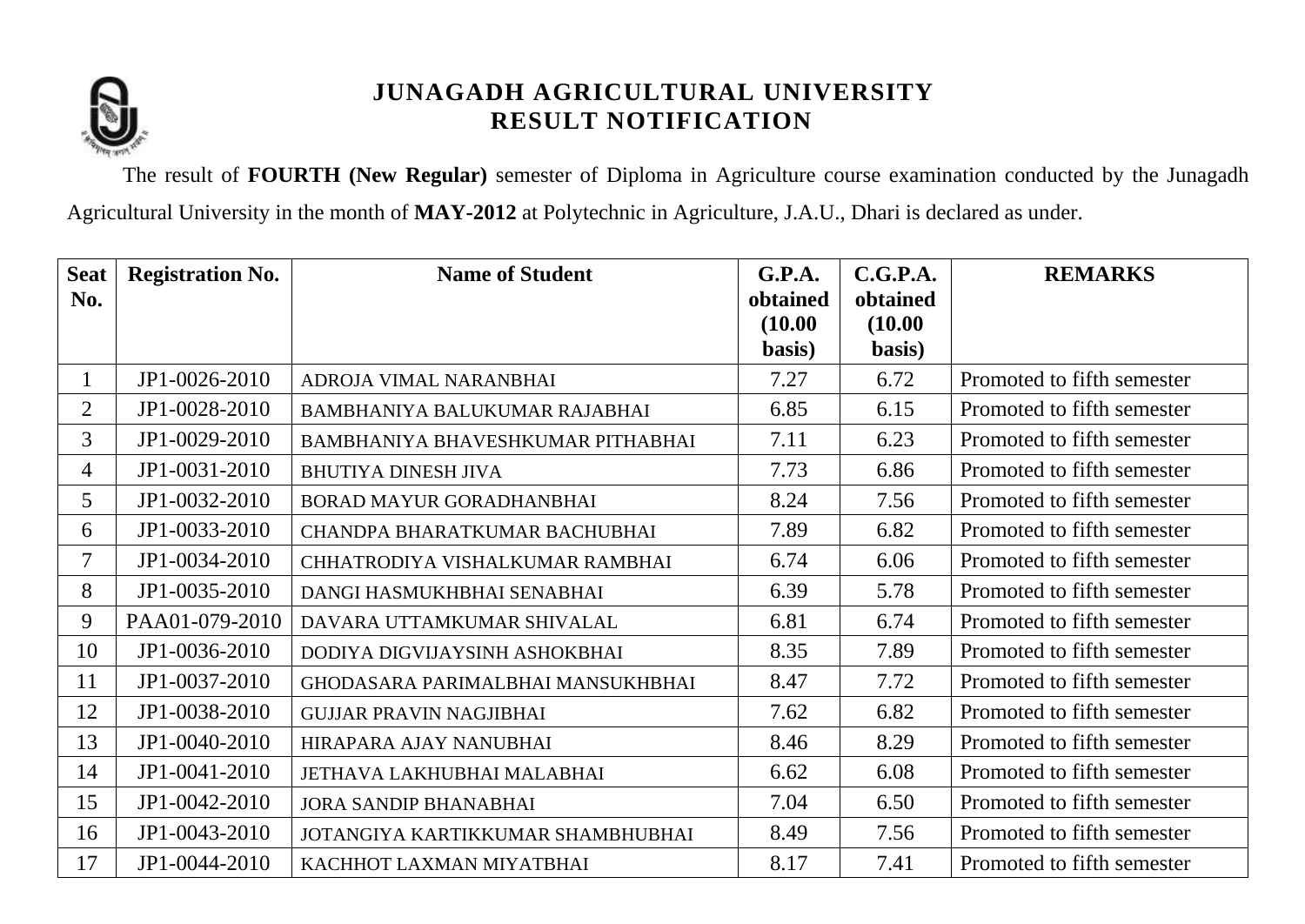| 18 | JP1-0045-2010   | KATHROTIYA SANJAYKUMAR BALUBHAI   | 7.53 | 6.88 | Promoted to fifth semester |
|----|-----------------|-----------------------------------|------|------|----------------------------|
| 19 | JP1-0046-2010   | KHER ASHWINKUMAR UKABHAI          | 7.01 | 6.50 | Promoted to fifth semester |
| 20 | JP1-0047-2010   | KHER BHARAT RASHINGBHAI           | 7.86 | 6.99 | Promoted to fifth semester |
| 21 | JP1-0048-2010   | LIMBASIYA CHIRAGKUMAR ARVINDBHAI  | 8.12 | 7.62 | Promoted to fifth semester |
| 22 | JP1-0050-2010   | MAKWANA KALPESHKUMAR LAKHAMANBHAI | 7.65 | 7.07 | Promoted to fifth semester |
| 23 | JP1-0051-2010   | MEGHANATHI DIVYESHGIRI GULABGIRI  | 7.86 | 6.94 | Promoted to fifth semester |
| 24 | PAD01-135-2010  | SHERATHIYA PALAKKUMAR RASIKBHAI   | 7.46 | 6.75 | Promoted to fifth semester |
| 25 | JP1-0053-2010   | THUMMAR MITESHKUMAR RAVJIBHAI     | 8.34 | 7.69 | Promoted to fifth semester |
| 26 | JP1-0054-2010   | VAGHASIYA MILANBHAI ARVINDBHAI    | 7.69 | 6.72 | Promoted to fifth semester |
| 27 | $JP1-0055-2010$ | VAJA ASHVINKUMAR ARASHIBHAI       | 8.15 | 7.52 | Promoted to fifth semester |
| 28 | JP1-0056-2010   | VAJA KALABHAI NARANBHAI           | 7.84 | 6.97 | Promoted to fifth semester |
| 29 | JP1-0057-2010   | ZALA DIPAKKUMAR MERAMAN           | 6.84 | 6.08 | Promoted to fifth semester |
| 30 | JP1-0058-2010   | ZANKAT BHAGIRATHSINH SUBHASHBHAI  | 7.48 | 6.64 | Promoted to fifth semester |

No. JAU / REG / EXAM / T-7 / **3432-35** / 2012 **REGISTRAR** Date: 12/06/2012

- 1. The Principal & Dean, College of Agriculture, JAU, Junagadh
- 2. The Principal, Polytechnic in Agriculture, JAU, Dhari (5 copies).
- 3. The Director of Students Welfare, JAU, Junagadh.
- 4. Table-4 of this office.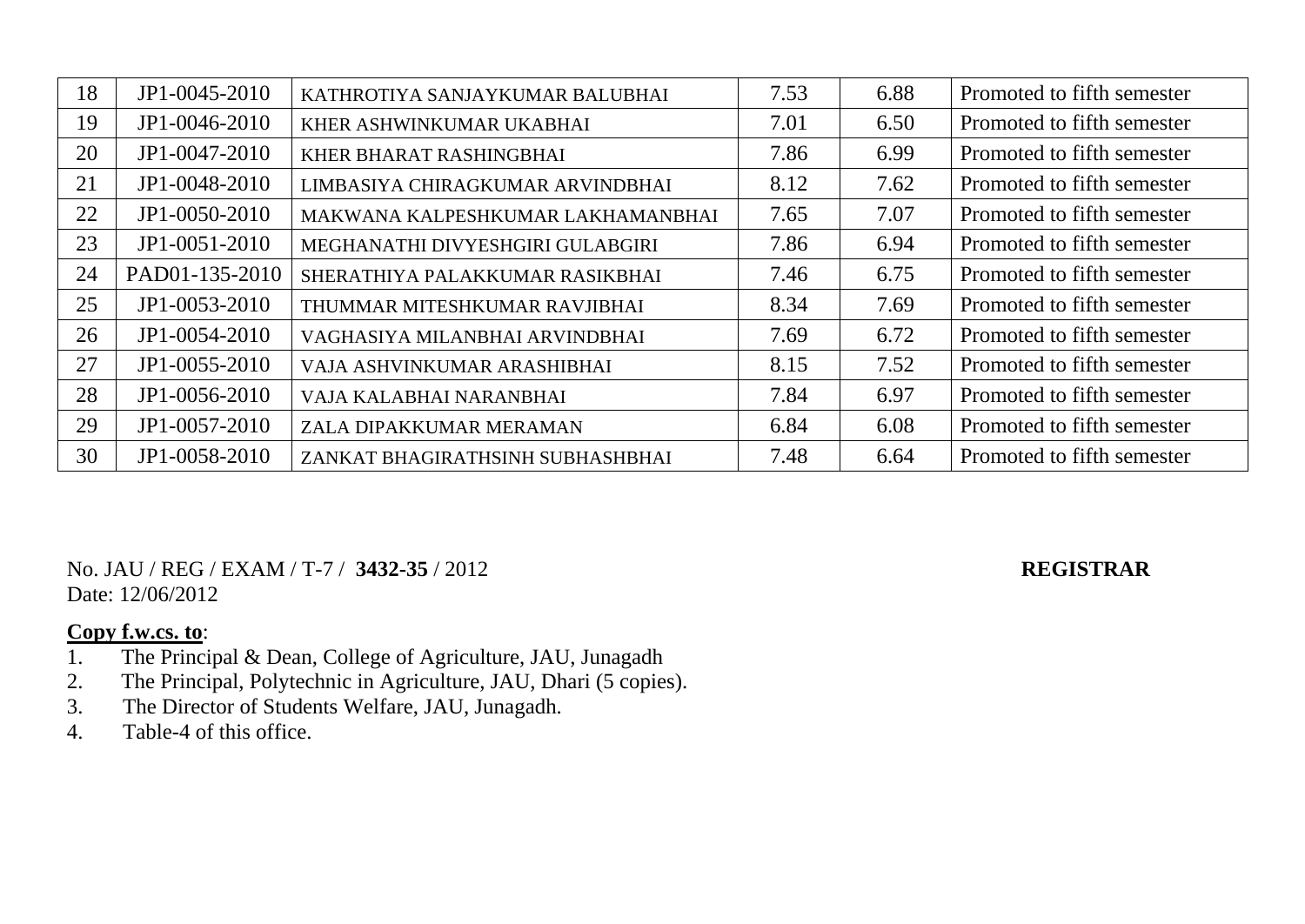

The result of **SIXTH (Old Regular)** semester of Diploma in Agriculture course examination conducted by the Junagadh Agricultural University in the month of **MAY-2012** at Polytechnic in Agriculture, JAU, Dhari is declared as under.

| <b>Seat</b>    | <b>Registration</b> | <b>Name of Student</b>              | <b>G.P.A.</b>       | C.G.P.A.            | <b>REMARKS</b>                      |
|----------------|---------------------|-------------------------------------|---------------------|---------------------|-------------------------------------|
| No.            | No.                 |                                     | obtained<br>(10.00) | obtained<br>(10.00) |                                     |
|                |                     |                                     | basis)              | basis)              |                                     |
| $\mathbf{1}$   | JP1-0001-2009       | BAJANIYA MEHULKUMAR DHIRAJLAL       | 7.36                | 7.22                | <b>First Class</b>                  |
| $\overline{2}$ | JP1-0002-2009       | BAJANIYA VITHTHALKUMAR GIRADHARBHAI | 7.26                | 6.92                | <b>First Class</b>                  |
| 3              | JP1-0003-2009       | BAMNIYA ARAVIND GOVINDBHAI          | 6.94                | 6.53                | <b>First Class</b>                  |
| 4              | JP1-0004-2009       | BORICHA RAHULKUMAR HARJIBHAI        | 7.39                | 6.68                | <b>First Class</b>                  |
| 5              | JP1-0005-2009       | <b>CHAUHAN PRAVIN DHIRAJLAL</b>     | 6.16                | 6.07                | <b>Second Class</b>                 |
| 6              | JP1-0006-2009       | CHAVDA HIRENKUMAR TRIKAMBHAI        | 7.32                | 7.19                | <b>First Class</b>                  |
| $\overline{7}$ | JP1-0007-2009       | CHODVADIYA JITENDRA CHHAGANBHAI     | 7.65                | 7.86                | <b>First Class with Distinction</b> |
| 8              | JP1-0008-2009       | DABHI NAGJI GOVINDBHAI              | 6.63                | 5.91                | <b>Second Class</b>                 |
| 9              | JP1-0009-2009       | DAFDA VINODKUMAR MADHUBHAI          | 6.61                | 6.40                | <b>Second Class</b>                 |
| 10             | JP1-0011-2009       | DHARAIYA ANANDBHAI MANASURBHAI      | 6.96                | 6.85                | <b>First Class</b>                  |
| 11             | JP1-0013-2009       | GOLAKIYA BHARGAVKUMAR BHIMAJIBHAI   | 8.61                | 8.41                | <b>First Class with Distinction</b> |
| 12             | JP1-0014-2009       | KACHHADIYA HARDIKBHAI SAVJIBHAI     | 7.36                | 7.35                | <b>First Class</b>                  |
| 13             | JP1-0015-2009       | KACHHADIYA PIYUSHBHAI PRAVINBHAI    | 7.05                | 5.75                | <b>Second Class</b>                 |
| 14             | JP1-0016-2009       | MER ASHWINKUMAR JINABHAI            | 7.45                | 7.97                | <b>First Class with Distinction</b> |
| 15             | JP1-0018-2009       | PANELIYA MEHULKUMAR RAMESHBHAI      | 7.99                | 7.62                | <b>First Class with Distinction</b> |
| 16             | JP1-0020-2009       | RATHOD PRAVINBHAI MALABHAI          | 7.30                | 7.07                | <b>First Class</b>                  |
| 17             | JP1-0022-2009       | SAKARIYA SURESHBHAI GOVINDBHAI      | 6.95                | 6.84                | <b>First Class</b>                  |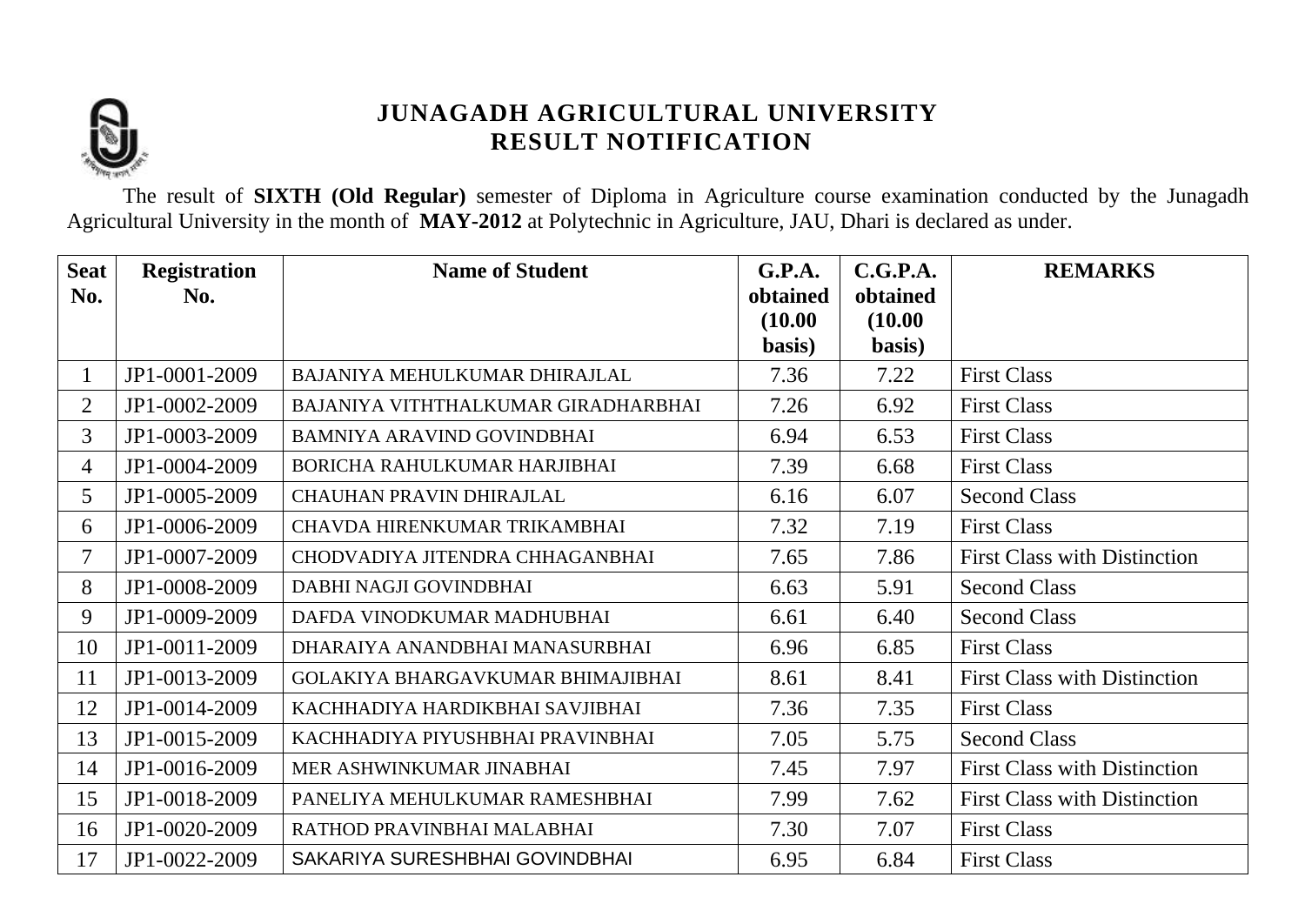| 18                  | 1-0023-2009<br>JP                | <b>SOLANKI</b><br>I PRAVIN SAMANT | ა.ხ⊿             | 44.ر | Class<br>Second |
|---------------------|----------------------------------|-----------------------------------|------------------|------|-----------------|
| 1 <sub>O</sub><br>∸ | -2009<br>JP<br>1-0025<br>$1 - 7$ | LA AJITKUMAR SAVDASBHAI<br>ZAL    | $\Omega$<br>0.00 | J.44 | Class<br>Second |

### No. JAU / REG / EXAM / T-7 / **3436-39** / 2012 **REGISTRAR** Date: 12/06/2012

- 1. The Principal & Dean, College of Agriculture, JAU, Junagadh
- 2. The Principal, Polytechnic in Agriculture, Dhari (5 copies).
- 3. The Director of Students' Welfare, JAU, Junagadh.
- 4. Table-4 of this office.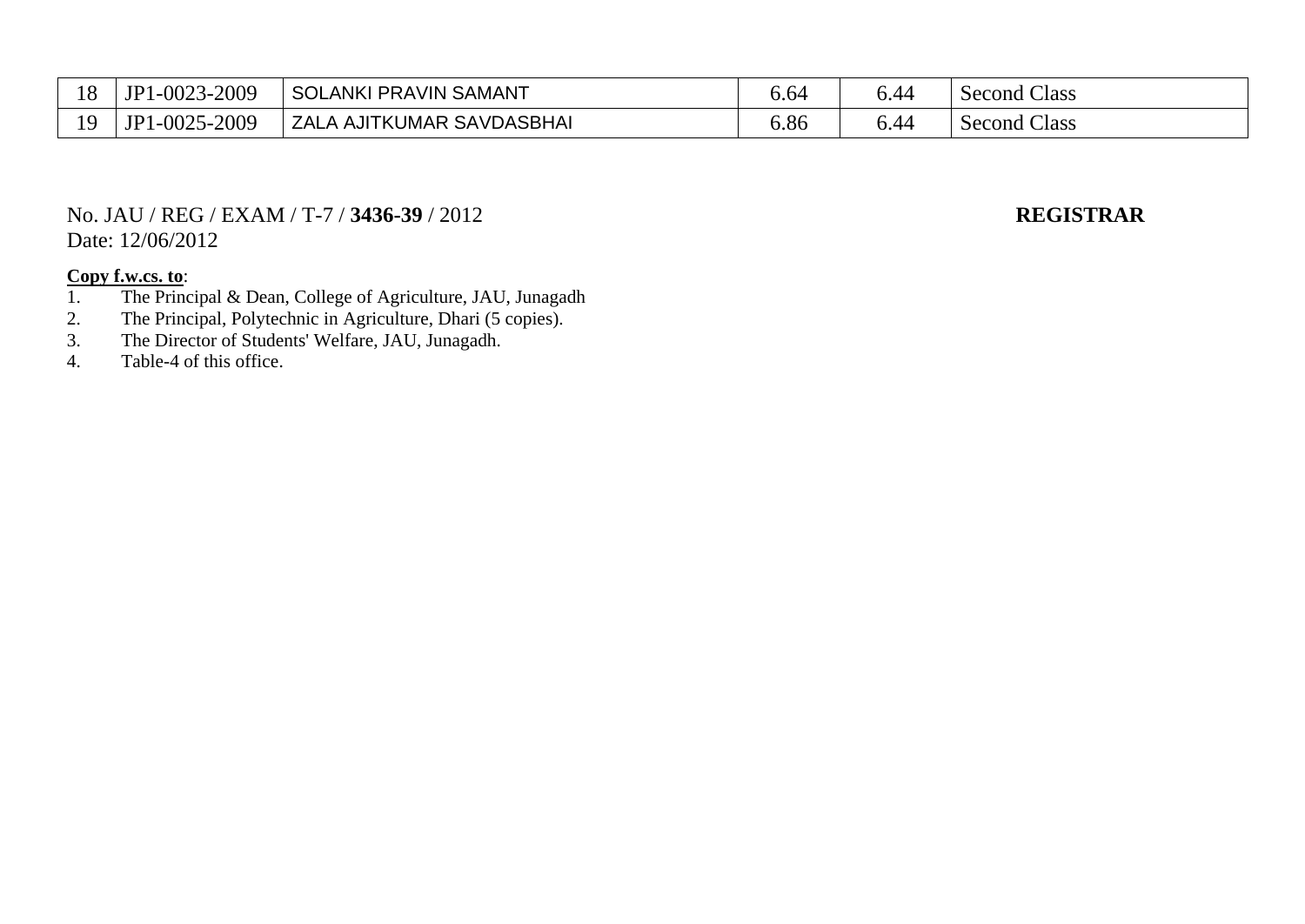

The result of **FIRST (New Supple.)** semester of Diploma in Home Science course examination conducted by the Junagadh Agricultural University in the month of **May-2012** at Polytechnic in Home Science, JAU, Amreli is declared as under.

| <b>Seat</b> | <b>Registration</b> | <b>Name of Student</b>              | G.P.A.              | C.G.P.A.            | <b>REMARKS</b>             |
|-------------|---------------------|-------------------------------------|---------------------|---------------------|----------------------------|
| No.         | No.                 |                                     | obtained<br>(10.00) | obtained<br>(10.00) |                            |
|             |                     |                                     | basis)              | basis)              |                            |
|             | JP6-0052-2011       | BARIA PRIYANKABEN KIRITKUMAR        | 5.62                | 5.62                | Promoted to third semester |
| 2           | JP6-0056-2011       | <b>BHABHOR RADHABEN SAVSINGBHAI</b> | 4.93                | 4.93                | Promoted to third semester |
| 3           | JP6-0057-2011       | <b>BHABHOR VARSHABEN MUKESHBHAI</b> | 5.41                | 5.41                | Promoted to third semester |
| 4           | JP6-0059-2011       | DAMOR SHANTABEN LAXMANBHAI          | 5.32                | 5.32                | Promoted to third semester |
| 5           | JP6-0060-2011       | GAMIT TARUNAKUMARI BALAVANTBHAI     | 5.83                | 5.83                | Promoted to third semester |
| 6           | JP6-0062-2011       | KAMLIYA SHILPABEN JIVANBHAI         | 4.95                | 4.95                | Promoted to third semester |
| $\tau$      | JP6-0066-2011       | KHANIYA RITABEN DEVASHIBHAI         | 5.65                | 5.65                | Promoted to third semester |
| 8           | JP6-0067-2011       | KOTADIYA KINJAL PARSOTAMBHAI        | 5.39                | 5.39                | Promoted to third semester |
| 9           | JP6-0078-2011       | RAM KAVITABEN ARJANBHAI             | 6.25                | 6.25                | Promoted to third semester |
| 10          | JP6-0079-2011       | RAM SHANTIBEN ARJANBHAI             | 7.17                | 7.17                | Promoted to third semester |

No. JAU / REG / EXAM / T-7 / **3364-67** /2012 **REGISTRAR** Date: 02/06/2012

- 1. The Principal & Dean, College of Agril. Engineering and Tech. JAU, Junagadh
- 2. The Principal, Polytechnic in Home Science, JAU, Amreli (5 copies).
- 3. The Director of Students' Welfare, JAU, Junagadh.
- 4. Table-4 of this office.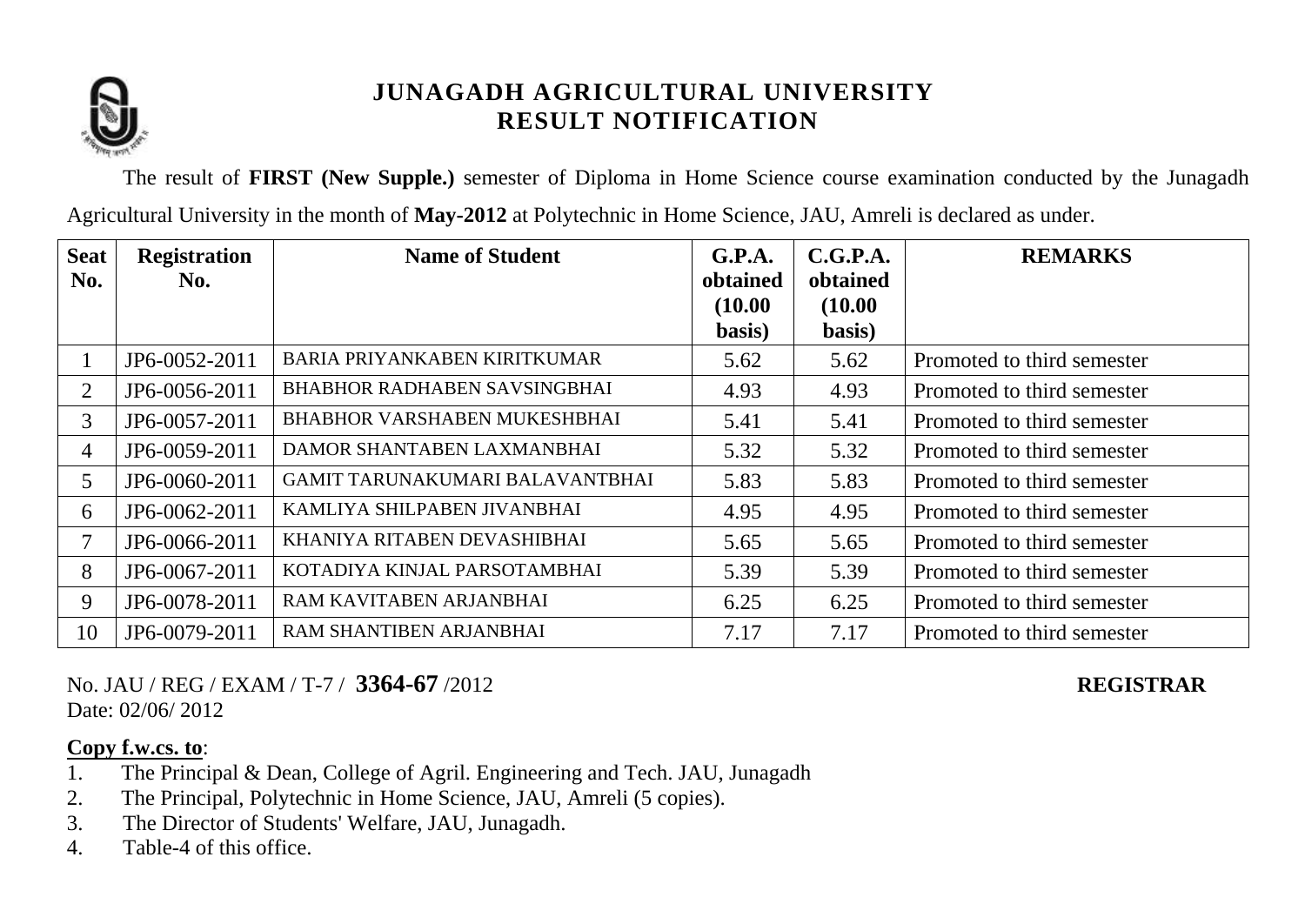

The result of **SECOND (New Regular)** semester of Diploma in Home Science course examination conducted by the Junagadh

Agricultural University in the month of **MAY-2012** at Polytechnic in Home Science, JAU, Amreli is declared as under.

| <b>Seat</b>    | <b>Registration</b> | <b>Name of Student</b>              | G.P.A.   | C.G.P.A. | <b>REMARKS</b>                                |
|----------------|---------------------|-------------------------------------|----------|----------|-----------------------------------------------|
| No.            | No.                 |                                     | obtained | obtained |                                               |
|                |                     |                                     | (10.00)  | (10.00)  |                                               |
|                |                     |                                     | basis)   | basis)   |                                               |
| $\mathbf{1}$   | JP6-0051-2011       | <b>BARIA MEENABEN NARSINH</b>       | 0.00     | 3.13     | 1. Not promoted to third semester             |
|                |                     |                                     |          |          | 2. On academic probation to <b>repeat</b> the |
|                |                     |                                     |          |          | course(s) HS.201, HS.202, HS.203,             |
|                |                     |                                     |          |          | HS.204, HS.205 and HS.206 by second           |
|                |                     |                                     |          |          | trial as and when same are offered            |
| $\overline{2}$ | JP6-0052-2011       | BARIA PRIYANKABEN KIRITKUMAR        | 6.20     | 5.93     | Promoted to third semester                    |
| 3              | JP6-0053-2011       | <b>BARIA VIJYABEN ARATSINH</b>      | 7.30     | 7.16     | Promoted to third semester                    |
| 4              | JP6-0054-2011       | BAVARIYA LEENABEN BACHUBHAI         | 6.52     | 6.33     | Promoted to third semester                    |
| 5              | JP6-0055-2011       | BAVISHI TEJASVEETABEN KISHORBHAI    | 8.02     | 7.63     | Promoted to third semester                    |
| 6              | JP6-0056-2011       | <b>BHABHOR RADHABEN SAVSINGBHAI</b> | 5.84     | 5.42     | Promoted to third semester                    |
| 7              | JP6-0057-2011       | BHABHOR VARSHABEN MUKESHBHAI        | 5.88     | 5.66     | Promoted to third semester                    |
| 8              | JP6-0059-2011       | DAMOR SHANTABEN LAXMANBHAI          | 5.76     | 5.55     | Promoted to third semester                    |
| 9              | JP6-0060-2011       | GAMIT TARUNAKUMARI BALAVANTBHAI     | 6.24     | 6.05     | Promoted to third semester                    |
| 10             | JP6-0061-2011       | GONDALIYA KRUPA CHIMANBHAI          | 5.40     | 5.58     | 1. Promoted to third semester                 |
|                |                     |                                     |          |          | 2. On academic probation to clear the         |
|                |                     |                                     |          |          | $course(s)$ HS.201 by second trial            |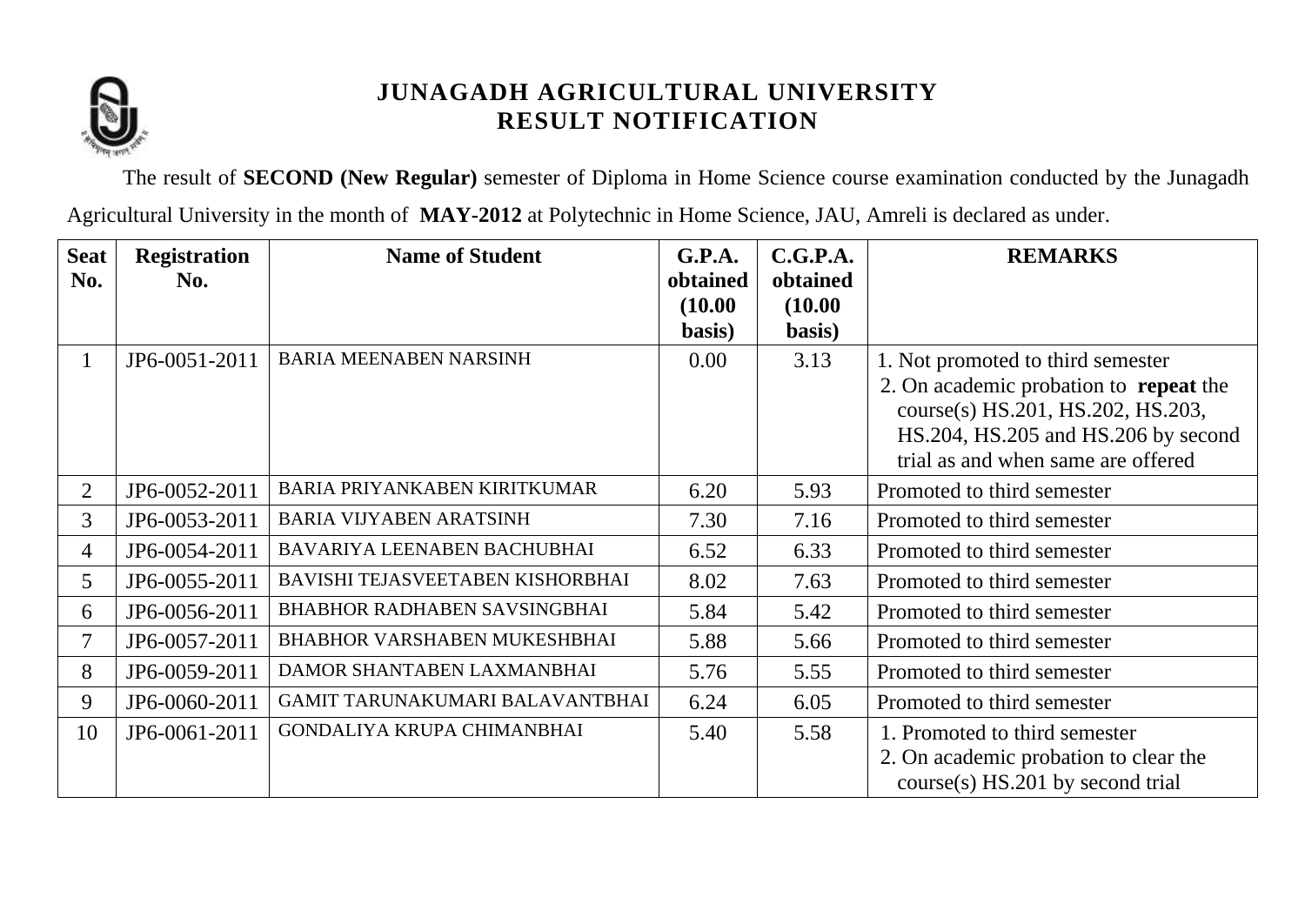| 11 | JP6-0062-2011 | KAMLIYA SHILPABEN JIVANBHAI  | 4.86 | 4.90 | 1. Promoted to third semester<br>2. On academic probation to clear the<br>course(s) $HS.201$ and $HS.202$ , by<br>second trial                                                                |
|----|---------------|------------------------------|------|------|-----------------------------------------------------------------------------------------------------------------------------------------------------------------------------------------------|
| 12 | JP6-0063-2011 | KANPARIYA ASHABEN KISHORBHAI | 7.94 | 8.03 | Promoted to third semester                                                                                                                                                                    |
| 13 | JP6-0064-2011 | KASAVALA ARCHANA MAGANBHAI   | 7.70 | 7.70 | Promoted to third semester                                                                                                                                                                    |
| 14 | JP6-0065-2011 | KASAVALA HETALBEN RAMESHBHAI | 8.76 | 8.56 | Promoted to third semester                                                                                                                                                                    |
| 15 | JP6-0066-2011 | KHANIYA RITABEN DEVASHIBHAI  | 6.20 | 5.95 | Promoted to third semester                                                                                                                                                                    |
| 16 | JP6-0067-2011 | KOTADIYA KINJAL PARSOTAMBHAI | 6.26 | 5.86 | Promoted to third semester                                                                                                                                                                    |
| 17 | JP6-0068-2011 | MACWAN NIRALIBEN GIRISHBHAI  | 6.98 | 6.96 | Promoted to third semester                                                                                                                                                                    |
| 18 | JP6-0070-2011 | MORI NILAMBEN BHANABHAI      | 8.06 | 7.78 | Promoted to third semester                                                                                                                                                                    |
| 19 | JP6-0072-2011 | PATEL FALGUNIBAHEN JITUBHAI  | 7.48 | 7.23 | Promoted to third semester                                                                                                                                                                    |
| 20 | JP6-0073-2011 | PATEL HETALBAHEN SURESHBHAI  | 8.26 | 8.22 | Promoted to third semester                                                                                                                                                                    |
| 21 | JP6-0074-2011 | PATEL KAILASHBEN RANJITSINH  | 0.00 | 3.53 | 1. Not promoted to third semester<br>2. On academic probation to repeat the<br>course(s) HS.201, HS.202, HS.203,<br>HS.204, HS.205 and HS.206 by second<br>trial as and when same are offered |
| 22 | JP6-0075-2011 | PATEL MAMTABEN NAGINBHAI     | 8.08 | 8.19 | Promoted to third semester                                                                                                                                                                    |
| 23 | JP6-0076-2011 | PATEL VAISHALI RANJITSINH    | 8.44 | 8.51 | Promoted to third semester                                                                                                                                                                    |
| 24 | JP6-0077-2011 | PATHAR CHANDRIKA NANJIBHAI   | 9.22 | 9.31 | Promoted to third semester                                                                                                                                                                    |
| 25 | JP6-0078-2011 | RAM KAVITABEN ARJANBHAI      | 7.40 | 6.86 | Promoted to third semester                                                                                                                                                                    |
| 26 | JP6-0079-2011 | RAM SHANTIBEN ARJANBHAI      | 7.56 | 7.38 | Promoted to third semester                                                                                                                                                                    |
| 27 | JP6-0080-2011 | RATHOD ARTIKUMARI MUKESHBHAI | 7.58 | 7.20 | Promoted to third semester                                                                                                                                                                    |
| 28 | JP6-0081-2011 | SAVALIYA BHUMIKA DHIRUBHAI   | 8.22 | 7.70 | Promoted to third semester                                                                                                                                                                    |
| 29 | JP6-0082-2011 | VASAVA HINABEN PARSING       | 8.94 | 8.81 | Promoted to third semester                                                                                                                                                                    |
| 30 | JP6-0083-2011 | VASAVA RINABEN CHHANABHAI    | 7.62 | 7.04 | Promoted to third semester                                                                                                                                                                    |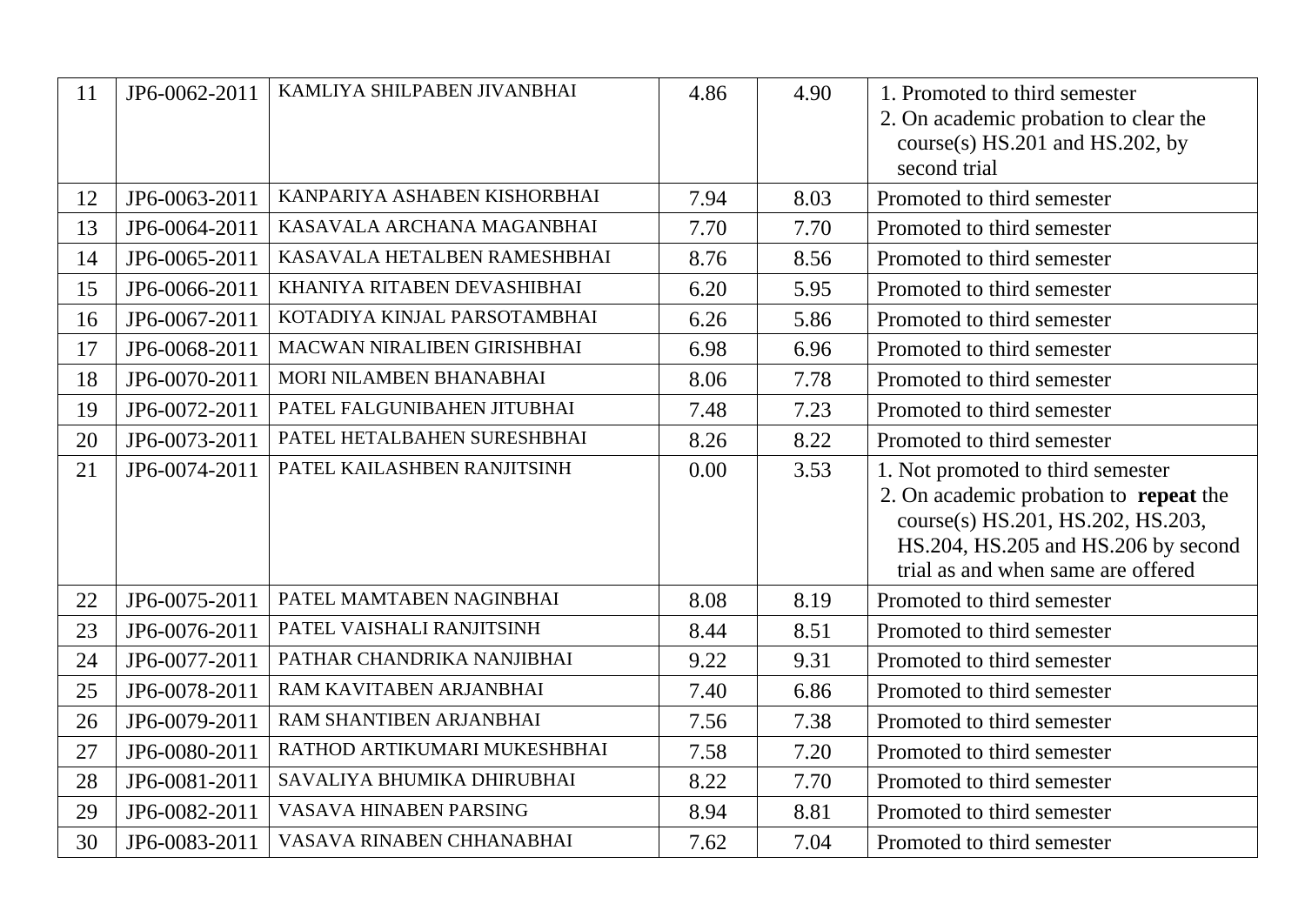| ັ | 2011<br>0084-<br><b>ID6</b> | VINDHANI SALIMABEN AKBARALI | ı<br>.ა.არ | . .<br>$\mathbf{U}$ | Promoted to third<br>semester |
|---|-----------------------------|-----------------------------|------------|---------------------|-------------------------------|
|---|-----------------------------|-----------------------------|------------|---------------------|-------------------------------|

No. JAU / REG / EXAM / T-7 / **3368-71**/2012 **REGISTRAR** Date: 02/ 06/ 2012

- 1. The Principal & Dean, College of Agril. Engineering and Tech. JAU, Junagadh
- 2. The Principal, Polytechnic in Home Science, JAU, Amreli (5 copies).
- 3. The Director of Students' Welfare, JAU, Junagadh.
- 4. Table-4 of this office.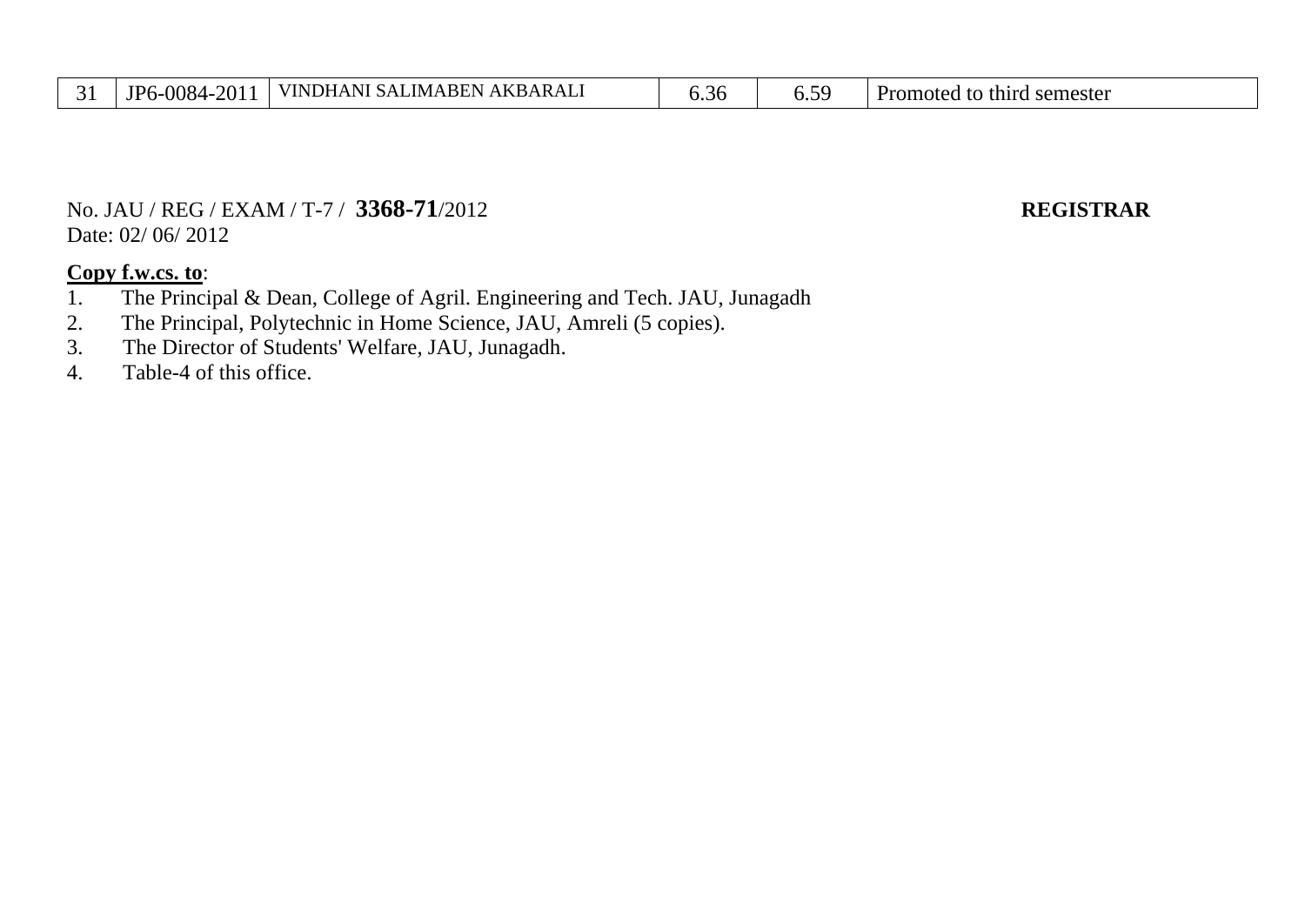The result of **THIRD (New Supple.)** semester of Diploma in Home Science course examination conducted by the Junagadh Agricultural University in the month of **MAY-2011** at Polytechnic in Home Science, JAU, Amreli is declared as under.

| <b>Seat</b> | <b>Registration</b> | <b>Name of Student</b>          | G.P.A.   | C.G.P.A. | <b>REMARKS</b>             |
|-------------|---------------------|---------------------------------|----------|----------|----------------------------|
| No.         | No.                 |                                 | obtained | obtained |                            |
|             |                     |                                 | (10.00)  | (10.00)  |                            |
|             |                     |                                 | basis)   | basis)   |                            |
|             | JP6-0030-2010       | <b>GOHIL PARITABEN BABUBHAI</b> | 5.61     | 5.70     | Promoted to fifth semester |
|             | JP6-0033-2010       | JUVALIYA DAXABEN MAHADEVBHAI    | 5.49     | 5.78     | Promoted to fifth semester |
|             | JP6-0050-2010       | TAVIYAD MUNNIBEN VALABHAI       | 5.43     | 5.47     | Promoted to fifth semester |

No. JAU / REG / EXAM / T-7 / **3372-75** / 2012 **REGISTRAR** Date: 02 / 06 / 2012

- 1. The Principal & Dean, College of Agril. Engineering and Tech. JAU, Junagadh
- 2. The Principal, Polytechnic in Home Science, JAU, Amreli (5 copies).
- 3. The Director of Students' Welfare, JAU, Junagadh.
- 4. Table-4 of this office.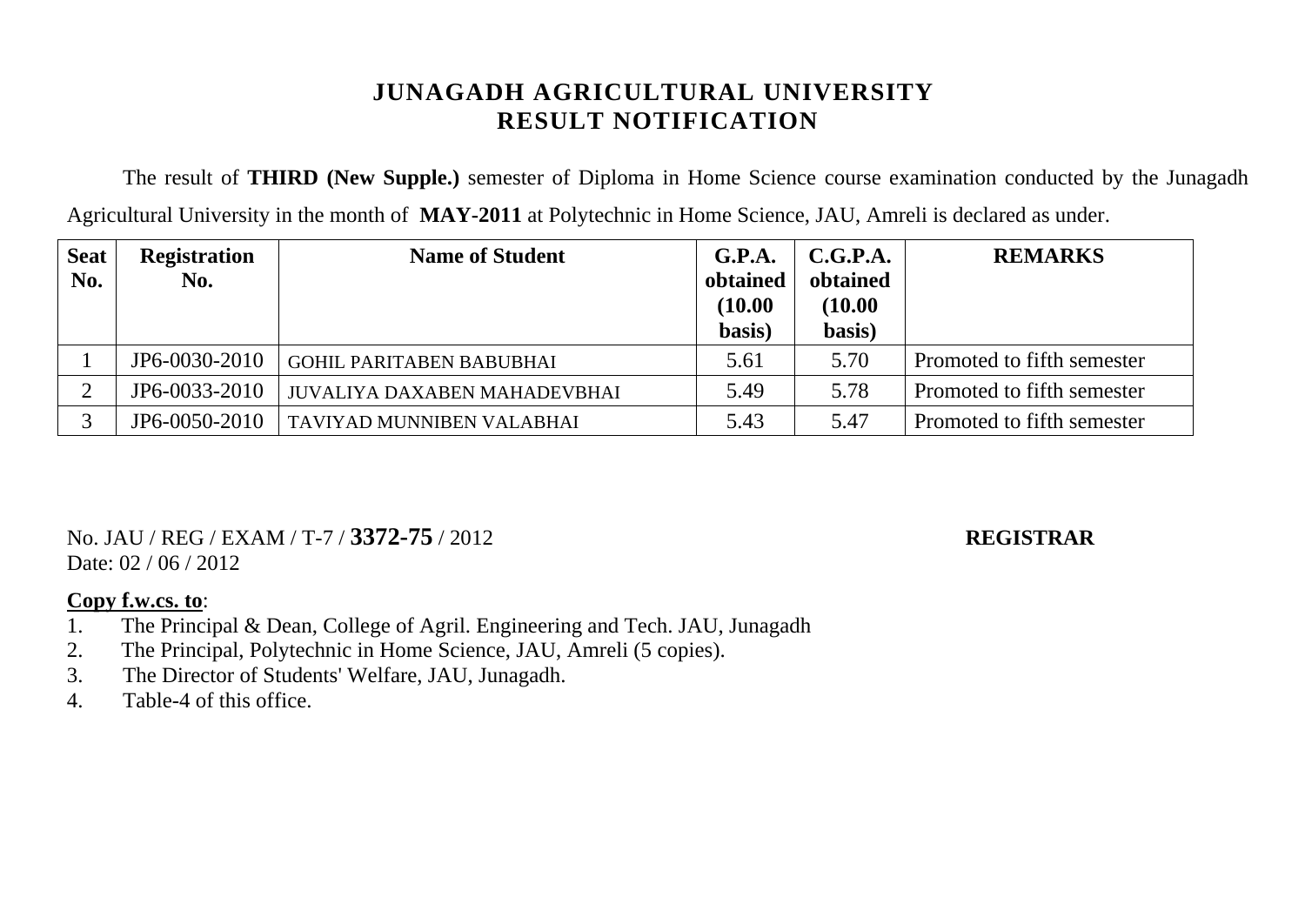

The result of **FOURTH (New Regular)** semester of Diploma in Home Science course examination conducted by the

Junagadh Agricultural University in the month of **MAY-2012** at Polytechnic in Home Science, JAU, Amreli is declared as under.

| <b>Seat</b><br>No. | <b>Registration</b><br>No. | <b>Name of Student</b>              | G.P.A.<br>obtained      | C.G.P.A.<br>obtained    | <b>REMARKS</b>             |
|--------------------|----------------------------|-------------------------------------|-------------------------|-------------------------|----------------------------|
|                    |                            |                                     | $(10.00 \text{ basis})$ | $(10.00 \text{ basis})$ |                            |
| $\mathbf{I}$       | JP6-0026-2010              | AGRAVAT DAYABAHEN BHIKHARAM         | 6.86                    | 6.87                    | Promoted to fifth semester |
| $\overline{2}$     | JP6-0027-2010              | BAGADA BHAVANABEN BHAGAVANBHAI      | 7.42                    | 7.35                    | Promoted to fifth semester |
| 3                  | JP6-0030-2010              | <b>GOHIL PARITABEN BABUBHAI</b>     | 5.07                    | 5.54                    | Promoted to fifth semester |
| 4                  | JP6-0033-2010              | <b>JUVALIYA DAXABEN MAHADEVBHAI</b> | 5.19                    | 5.63                    | Promoted to fifth semester |
| 5                  | JP6-0034-2010              | <b>JUVALIYA RASILABEN MERUBHAI</b>  | 8.02                    | 8.28                    | Promoted to fifth semester |
| 6                  | JP6-0035-2010              | KARKAR BHUMIKABEN GHANSHYAMBHAI     | 7.72                    | 8.03                    | Promoted to fifth semester |
| 7                  | JP6-0037-2010              | KOTADIA SANGITABEN VALJIBHAI        | 5.29                    | 5.91                    | Promoted to fifth semester |
| 8                  | JP6-0039-2010              | NIMBARK AVANIBEN RAMESHKUMAR        | 5.97                    | 6.49                    | Promoted to fifth semester |
| 9                  | JP6-0042-2010              | PATEL BHUMIKABEN AMRUTBHAI          | 8.42                    | 8.03                    | Promoted to fifth semester |
| 10                 | JP6-0043-2010              | PATEL POOJABEN BHAGVANBHAI          | 6.64                    | 6.93                    | Promoted to fifth semester |
| 11                 | JP6-0044-2010              | PATEL RUTIKABEN KANTILAL            | 8.95                    | 8.48                    | Promoted to fifth semester |
| 12                 | JP6-0046-2010              | RAVAT PUSHPABEN KALUBHAI            | 6.30                    | 6.41                    | Promoted to fifth semester |
| 13                 | JP6-0048-2010              | SHIYANI NIKITABEN LALJIBHAI         | 5.67                    | 5.87                    | Promoted to fifth semester |
| 14                 | JP6-0050-2010              | TAVIYAD MUNNIBEN VALABHAI           | 4.92                    | 5.33                    | Promoted to fifth semester |

No. JAU / REG / EXAM / T-7 / **3376-79** / 2012 **REGISTRAR** Date: 02/06/ 2012**Copy f.w.cs. to**:

- 1. The Principal & Dean, College of Agril. Engineering and Tech. JAU, Junagadh
- 2. The Principal, Polytechnic in Home Science, JAU, Amreli (5 copies).
- 3. The Director of Students' Welfare, JAU, Junagadh. 4. Table-4 of this office.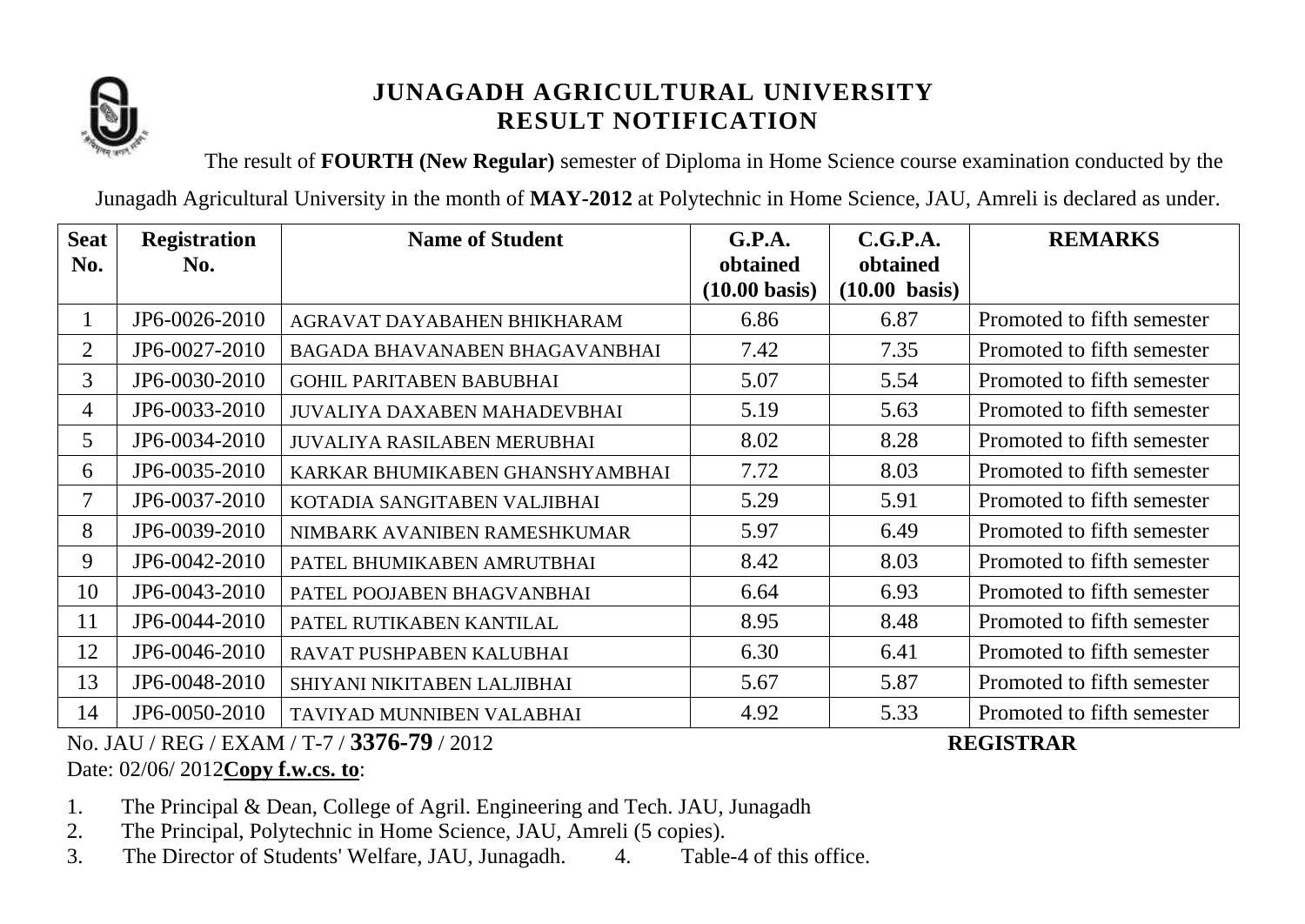

The result of **SIXTH (Old Regular)** semester of Diploma in Home Science course examination conducted by the Junagadh Agricultural University in the month of **MAY-2012** at Polytechnic in Home Science, JAU, Amreli is declared as under.

| <b>Seat</b>    | <b>Registration</b> | <b>Name of Student</b>                | G.P.A.              | C.G.P.A.            | <b>REMARKS</b>                      |
|----------------|---------------------|---------------------------------------|---------------------|---------------------|-------------------------------------|
| No.            | No.                 |                                       | obtained<br>(10.00) | obtained<br>(10.00) |                                     |
|                |                     |                                       | basis)              | basis)              |                                     |
| $\mathbf{1}$   | JP6-0001-2009       | <b>BHOI GHANSHYAMBHAI VITTHALBHAI</b> | 7.33                | 6.74                | <b>First Class</b>                  |
| $\overline{2}$ | JP6-0005-2009       | DOMADIA DISHA PARSOTTAMBHAI           | 9.16                | 8.43                | <b>First Class with Distinction</b> |
| $\overline{3}$ | JP6-0007-2009       | KACHHADIA ILA BHIKHUBHAI              | 7.05                | 6.28                | <b>Second Class</b>                 |
| 4              | JP6-0008-2009       | KARETIYA KAJALBEN CHANDUBHAI          | 7.28                | 5.77                | <b>Second Class</b>                 |
| 5              | JP6-0011-2009       | MAKWANA BHUPATBHAI MAGANBHAI          | 7.24                | 6.97                | <b>First Class</b>                  |
| 6              | JP6-0013-2009       | PANDYA KINJALBEN DEVENDRAKUMAR        | 9.53                | 8.58                | <b>First Class with Distinction</b> |
| $\overline{7}$ | JP6-0014-2009       | PANSURIYA PRATIXABEN PARSHOTAMBHAI    | 9.48                | 8.97                | <b>First Class with Distinction</b> |
| 8              | JP6-0015-2009       | PARMAR VISHALBHAI KALUBHAI            | 5.70                | 4.97                | Pass Class                          |
| 9              | JP6-0016-2009       | PATEL ANKITA ALKESHBHAI               | 8.80                | 8.22                | <b>First Class with Distinction</b> |
| 10             | JP6-0017-2009       | PATEL FALGUNIBEN JITENDRAKUMAR        | 7.66                | 7.14                | <b>First Class</b>                  |
| 11             | JP6-0020-2009       | RAMDEVPUTRA RIDDHI BHARATBHAI         | 9.36                | 8.74                | <b>First Class with Distinction</b> |
| 12             | JP6-0023-2009       | VINZUDA KANCHANBEN PREMJIBHAI         | 7.64                | 6.49                | <b>Second Class</b>                 |
| 13             | JP6-0002-2009       | DAVE KAJAL LALITBHAI                  | 6.89                | 6.08                | <b>Second Class</b>                 |
| 14             | JP6-0009-2009       | LAKHANI ANKITABEN RATILAL             | 8.52                | 7.29                | <b>First Class</b>                  |
| 15             | JP6-0010-2009       | LASHKARI KIRANBEN MANCHHARAMBHAI      | 7.11                | 6.45                | <b>Second Class</b>                 |
| 16             | JP6-0012-2009       | MEHTA DIPTI SHAILESHBHAI              | 7.68                | 6.53                | <b>First Class</b>                  |
| 17             | JP6-0018-2009       | PATELIYA TRUPTIBEN SHANTILAL          | 8.03                | 6.83                | <b>First Class</b>                  |
| 18             | JP6-0024-2009       | ZALAVADIYA PAYALBEN VINODBHAI         | 9.25                | 8.07                | <b>First Class with Distinction</b> |